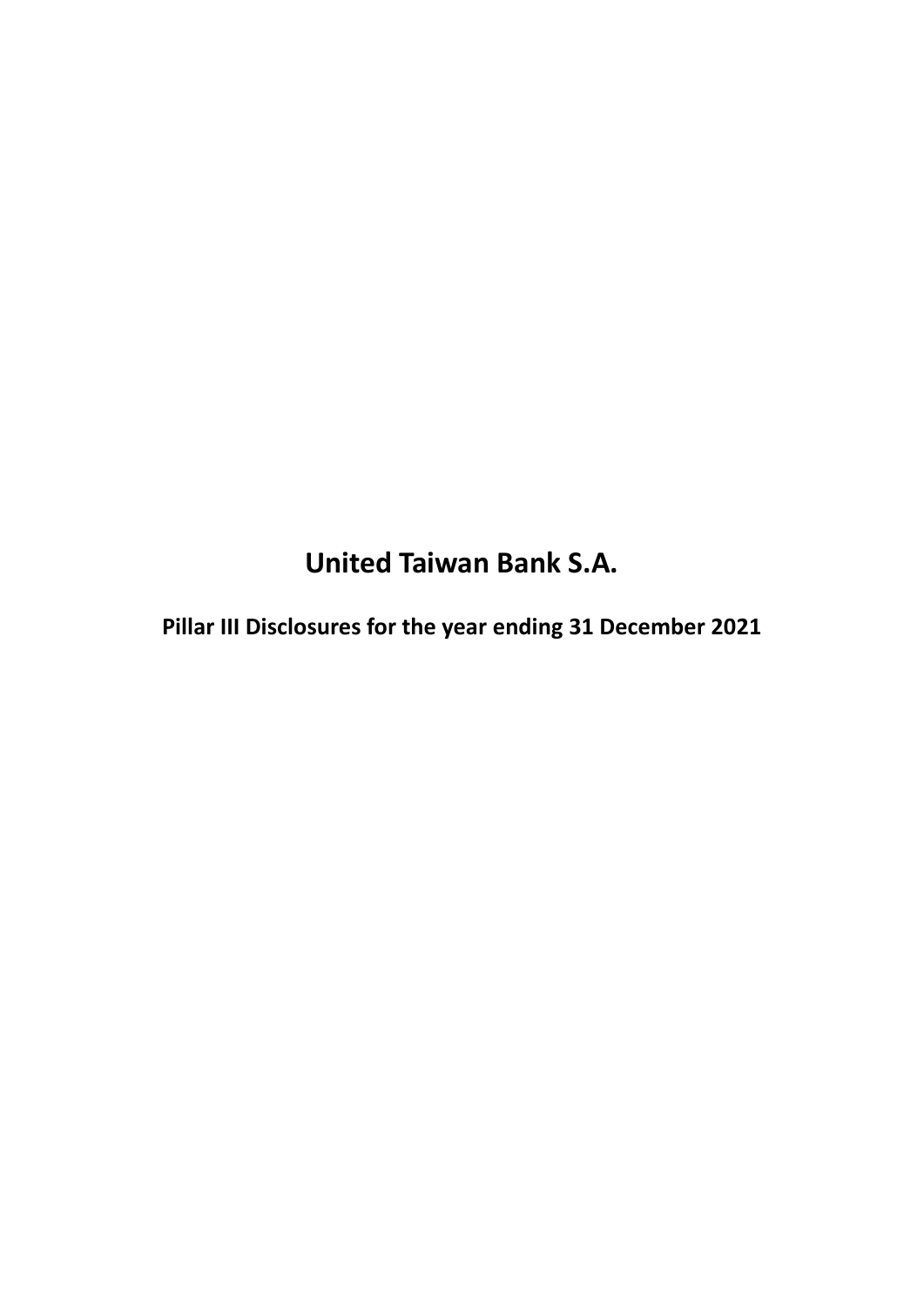# **Contents**

| $\mathbf{1}$ |      |                                                                                          |  |
|--------------|------|------------------------------------------------------------------------------------------|--|
| 2            |      |                                                                                          |  |
| 3            |      |                                                                                          |  |
| 4            |      |                                                                                          |  |
| 5            |      |                                                                                          |  |
| 6            |      |                                                                                          |  |
| 7            |      |                                                                                          |  |
|              | 7.1  |                                                                                          |  |
|              | 7.2  |                                                                                          |  |
|              | 7.3  |                                                                                          |  |
|              | 7.4  |                                                                                          |  |
|              |      |                                                                                          |  |
|              |      |                                                                                          |  |
|              |      |                                                                                          |  |
|              | 7.5  | Credit risk approach/ Mitigation/ Impairment  Error! Bookmark not defined.               |  |
|              |      |                                                                                          |  |
|              |      |                                                                                          |  |
|              |      |                                                                                          |  |
|              | 7.6  |                                                                                          |  |
| 8            |      |                                                                                          |  |
| 9            |      |                                                                                          |  |
| 10           |      |                                                                                          |  |
|              | 10.1 |                                                                                          |  |
|              | 10.2 | Approach to assessing the adequacy of the internal capital  Error! Bookmark not defined. |  |
|              |      |                                                                                          |  |
|              |      |                                                                                          |  |
|              | 10.3 |                                                                                          |  |
| 11           |      |                                                                                          |  |
|              | 11.1 |                                                                                          |  |
|              | 11.2 |                                                                                          |  |
|              |      |                                                                                          |  |
|              |      |                                                                                          |  |
|              | 11.3 |                                                                                          |  |
|              |      |                                                                                          |  |
|              |      |                                                                                          |  |
|              | 11.4 |                                                                                          |  |
|              |      |                                                                                          |  |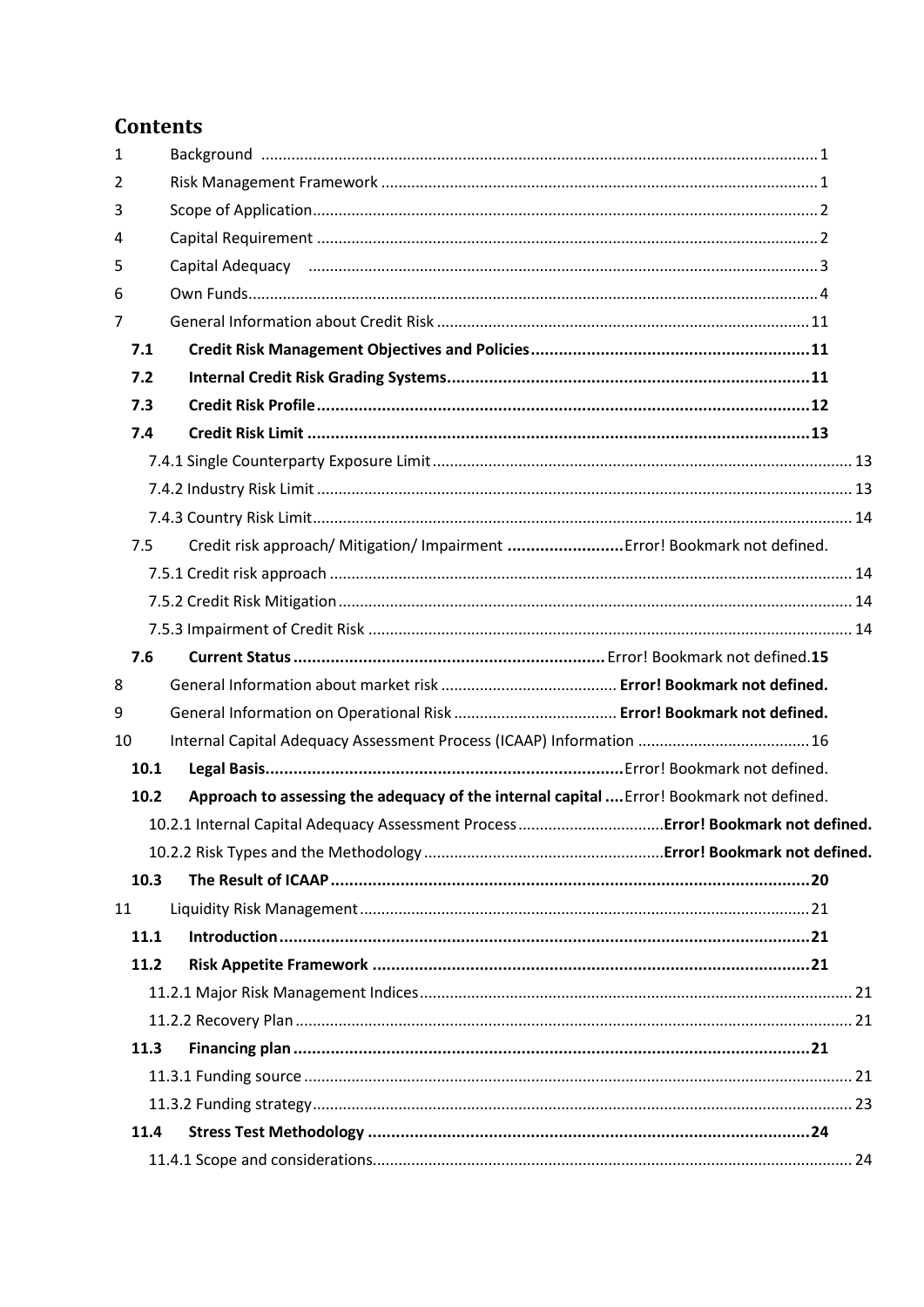| 12 <sup>1</sup> |  |
|-----------------|--|
| 13              |  |
| 13.1            |  |
| 13.2            |  |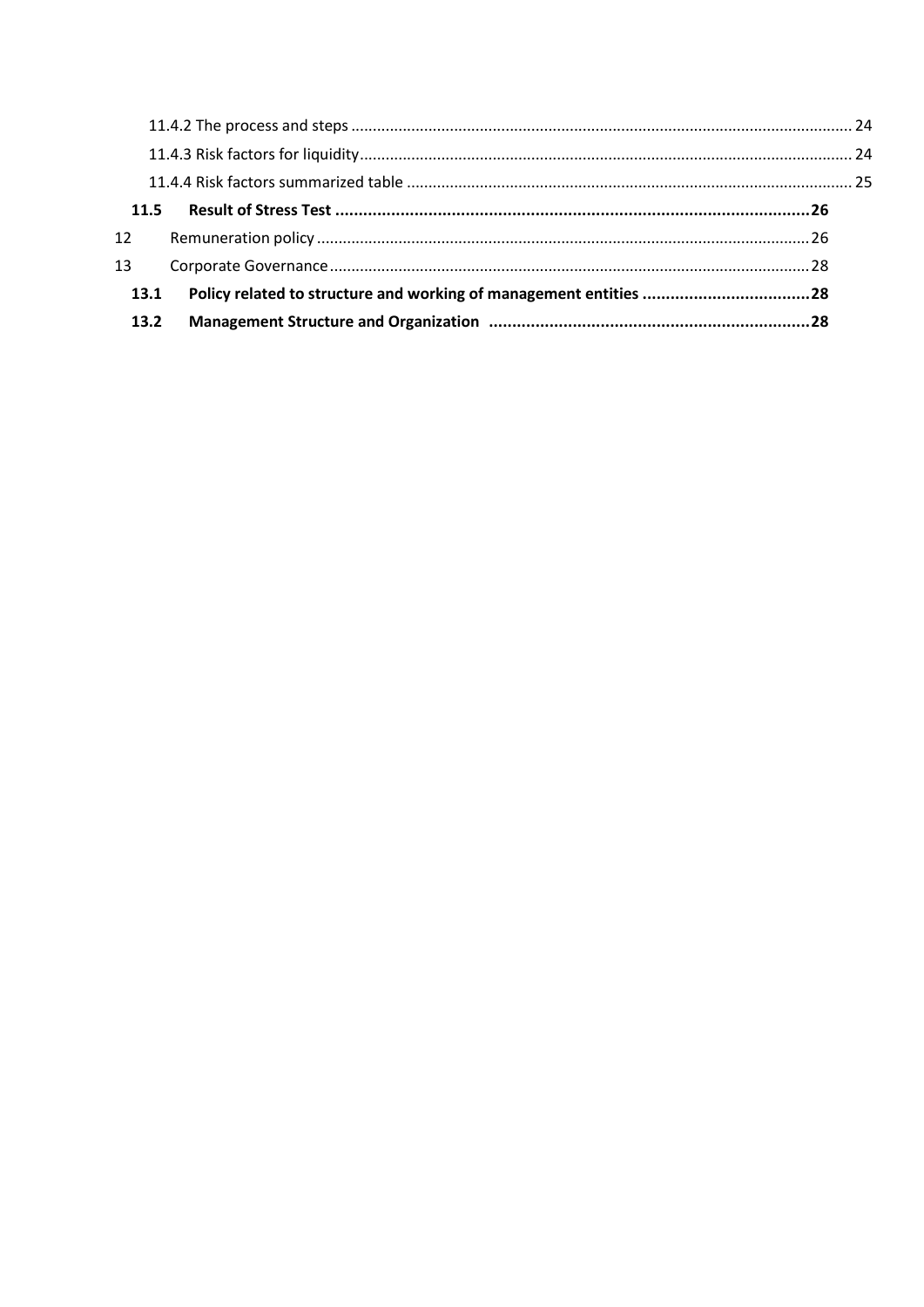#### **1. Background**

The Pillar III disclosure of United Taiwan Bank S.A. (hereunder UTB) is set out below according to the NBB circular NBB\_2017\_25 regarding the Pillar III disclosure requirements under Part Eight of the EU regulation No. 575/2013 (CRR, Capital Requirement Regulation) and EU regulation No. 637/2021.

#### **2. Risk Management Framework**

a. Plan of Risk Management

The measures taken into account to monitor and control the risks are described in the Plan of Risk Management.

- b. Organization
	- i. Board of Directors

The Board of Directors puts in place the decision-making procedures and internal controls mechanism and defines the acceptable risk tolerance for UTB.

ii. Audit and Risk Committee

The Audit and Risk Committee monitors the effectiveness of the internal controls mechanism and of the risk management systems. The Audit and Risk Committee advises the Board of Directors for aspects of the strategy, level of tolerance for risk, both current and future.

- iii. Management Committee
	- Manages the risks under the supervision of the Board of Directors and within the risk tolerance defined by the Board of Directors.
	- Makes proposals and advises the Board to define risk policy/ strategy and provides sufficient data to allow the Board to take documented decisions.
	- Organizes, implements and evaluates all the internal control mechanism and procedures in order to monitor and control the risks.
- iv. Risk Manager

The Deputy Managing Director acts as the Risk Manager, bearing the responsibility for risk management within UTB. The Risk Manager controls each risk and verifies the adequacy of the risk assessment methods and the risk management. The Risk Manager should also improve or develop such methods if necessary.

v. Internal Audit

Due to the small size of UTB, the internal audit function is executed by an external audit company, which is Luc Callaert BV. The internal auditor audits every year the risk management function as well as the credit exposures. UTB is also inspected by the parent bank's internal auditor.

For the risk management approach required by Table EU OVA and OVB, the contents are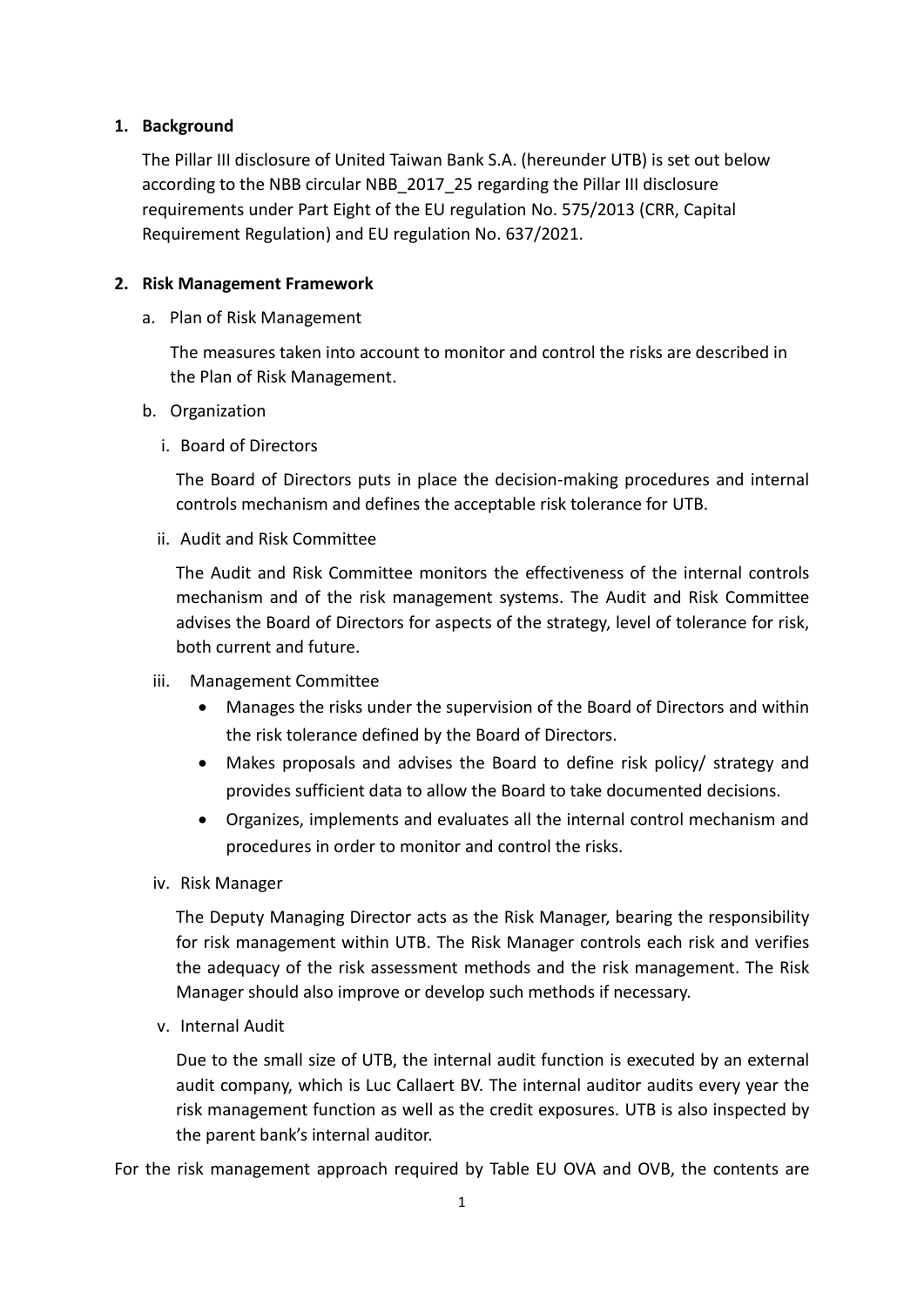covered by "Plan of Risk Management", which is attached as Annex I.

## **3. Scope of Application**

UTB is a directly owned subsidiary of Taiwan Cooperative Bank, which holds 90.02% of UTB's shares. UTB has no subsidiary or affiliated company.

# **4. Capital Requirement**

According to the CRR/CRD IV capital adequacy rules, the Common Equity Tier 1 ratio has to be at least 4.5%, the Tier 1 ratio at least 6% and the total capital ratio at least 8% of all risk-weighted assets. As of 31/12/2021, the key metrics about capital requirement are as follows:

| <b>EU KM1 - Key metrics</b>                                                                        |         | <b>Unit: EUR</b> |
|----------------------------------------------------------------------------------------------------|---------|------------------|
|                                                                                                    | 2021    | 2020             |
| Available own funds (amounts)                                                                      |         |                  |
| Common Equity Tier 1 (CET1) capital                                                                | 68,876  | 65,505           |
| Tier 1 capital                                                                                     | 68,876  | 65,505           |
| <b>Total capital</b>                                                                               | 71,316  | 68,473           |
| Risk-weighted exposure amounts                                                                     |         |                  |
| Total risk-weighted exposure amount                                                                | 261,378 | 314,536          |
| Capital ratios (as a percentage of risk-weighted exposure amount)                                  |         |                  |
| Common Equity Tier 1 ratio (%)                                                                     | 26.33   | 20.83            |
| Tier 1 ratio (%)                                                                                   | 26.33   | 20.83            |
| Total capital ratio (%)                                                                            | 27.26   | 21.77            |
| Additional own funds requirements based on SREP (as a percentage of risk-weighted exposure amount) |         |                  |
| Additional CET1 SREP requirements (%)                                                              | 0.67    | 0.70             |
| Additional AT1 SREP requirements (%)                                                               | 0.00    | 0.00             |
| Additional T2 SREP requirements (%)                                                                | 0.00    | 0.00             |
| Total SREP own funds requirements (%)                                                              | 9.19    | 8.70             |
| Combined buffer requirement (as a percentage of risk-weighted exposure amount)                     |         |                  |
| Capital conservation buffer (%)                                                                    | 2.50    | 2.50             |
| Conservation buffer due to macro-prudential or systemic risk                                       | 0.00    |                  |
| identified at the level of a Member State (%)                                                      |         | 0.00             |
| Institution specific countercyclical capital buffer (%)                                            | 0.07    | 0.06             |
| Systemic risk buffer (%)                                                                           | 0.00    | 0.00             |
| Global Systemically Important Institution buffer (%)                                               | 0.00    | 0.00             |
| Other Systemically Important Institution buffer                                                    | 0.00    | 0.00             |
| Combined buffer requirement (%)                                                                    | 2.57    | 2.56             |
| Overall capital requirements (%)                                                                   | 11.76   | 11.26            |
| CET1 available after meeting the total SREP own funds requirements<br>(%)                          | 48,109  |                  |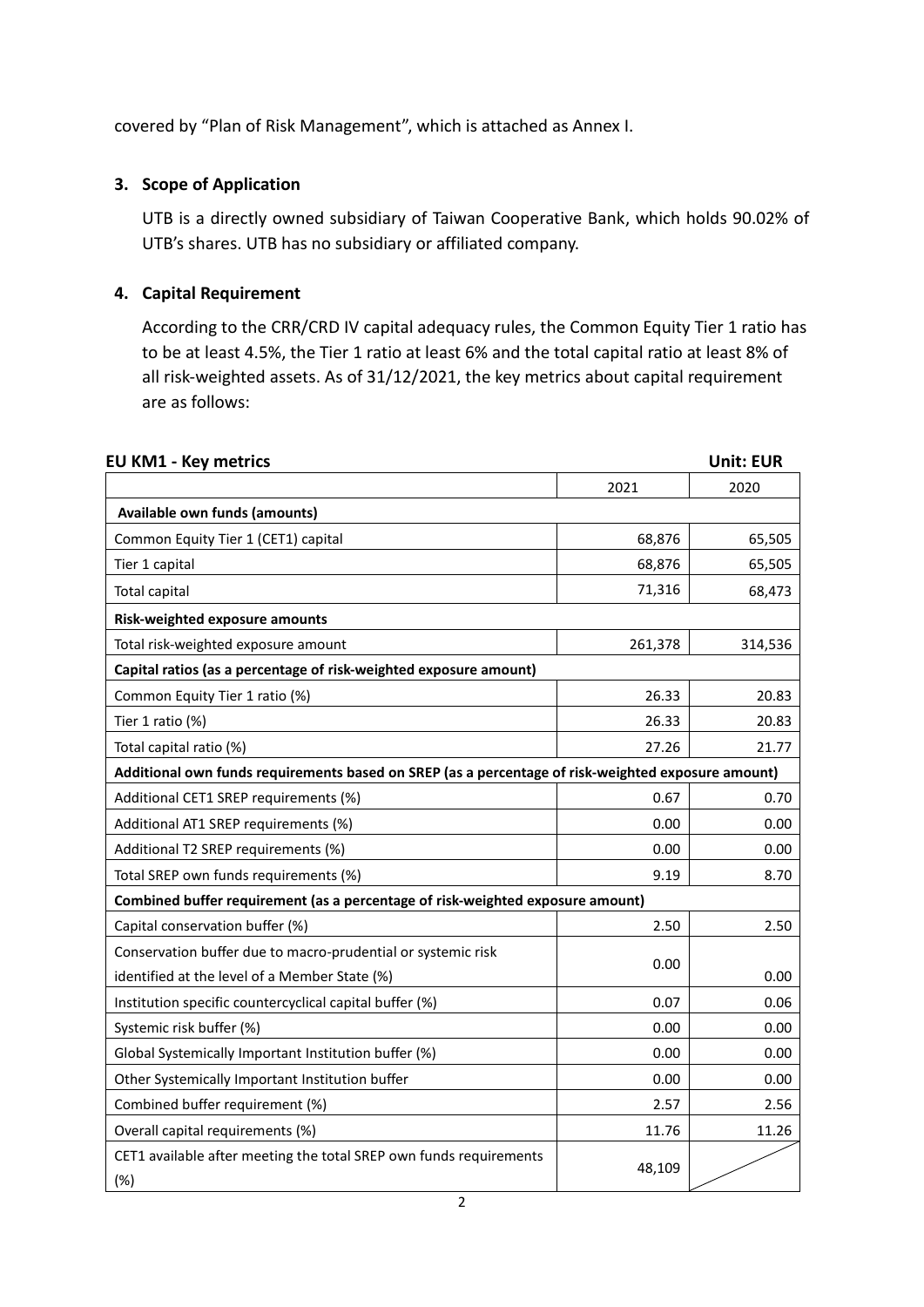| Leverage ratio                                                                                        |         |         |  |  |  |
|-------------------------------------------------------------------------------------------------------|---------|---------|--|--|--|
| Leverage ratio total exposure measure                                                                 | 322,126 | 397,789 |  |  |  |
| Leverage ratio                                                                                        | 21.38   | 16.47   |  |  |  |
| Additional own funds requirements to address risks of excessive leverage (as a percentage of leverage |         |         |  |  |  |
| ratio total exposure amount)                                                                          |         |         |  |  |  |
| Additional CET1 leverage ratio requirements (%)                                                       | 0.00    | 0.00    |  |  |  |
| Additional AT1 leverage ratio requirements (%)                                                        | 0.00    | 0.00    |  |  |  |
| Additional T2 leverage ratio requirements (%)                                                         | 0.00    | 0.00    |  |  |  |
| Total SREP leverage ratio requirements (%)                                                            | 3.00    | 3.00    |  |  |  |
| Applicable leverage buffer                                                                            |         |         |  |  |  |
| Overall leverage ratio requirements (%)                                                               | 3.00    | 3.00    |  |  |  |
| <b>Liquidity Coverage Ratio</b>                                                                       |         |         |  |  |  |
| Total high-quality liquid assets (HQLA) (Weighted value -average)                                     | 66,197  | 81,343  |  |  |  |
| Cash outflows - Total weighted value                                                                  | 35,908  | 84,861  |  |  |  |
| Cash inflows - Total weighted value                                                                   | 322     | 7,926   |  |  |  |
| Total net cash outflows (adjusted value)                                                              | 35,586  | 76,935  |  |  |  |
| Liquidity coverage ratio (%)                                                                          | 186.02  | 105.73  |  |  |  |
| Net Stable Funding Ratio                                                                              |         |         |  |  |  |
| Total available stable funding                                                                        | 214,757 | 96,072  |  |  |  |
| Total required stable funding                                                                         | 212,669 | 293,997 |  |  |  |
| NSFR ratio (%)                                                                                        | 100.98  | 32.68   |  |  |  |

### **5. Capital Adequacy**

The rules for required Regulatory Capital or Capital adequacy are defined by the European Union Regulations and Directives.

The rules express the regulators' and legislators' opinion on how much capital a bank and other regulated institutions must retain in relation to the size and the type of risks it is taking, expressed in the form of Risk-Weighted Assets. The most significant component of the capital base is the shareholders' equity. The legal minimum requirement (excluding buffers) stipulates that the capital base must correspond to at least 8% of the Risk-Weighted Assets (RWA).

Measurement methodologies of capital requirements for each risk type are as follows:

- Credit Risk- Standardized Approach
- Market Risk- Standardized Approach
- Operational Risk- Basic Indicator Approach

The table below presents an overview of the minimum capital requirements and the RWA at year-end 2021 per risk type and method of calculation. The largest part of the RWA is related to Credit Risk (excluding counterparty credit risk).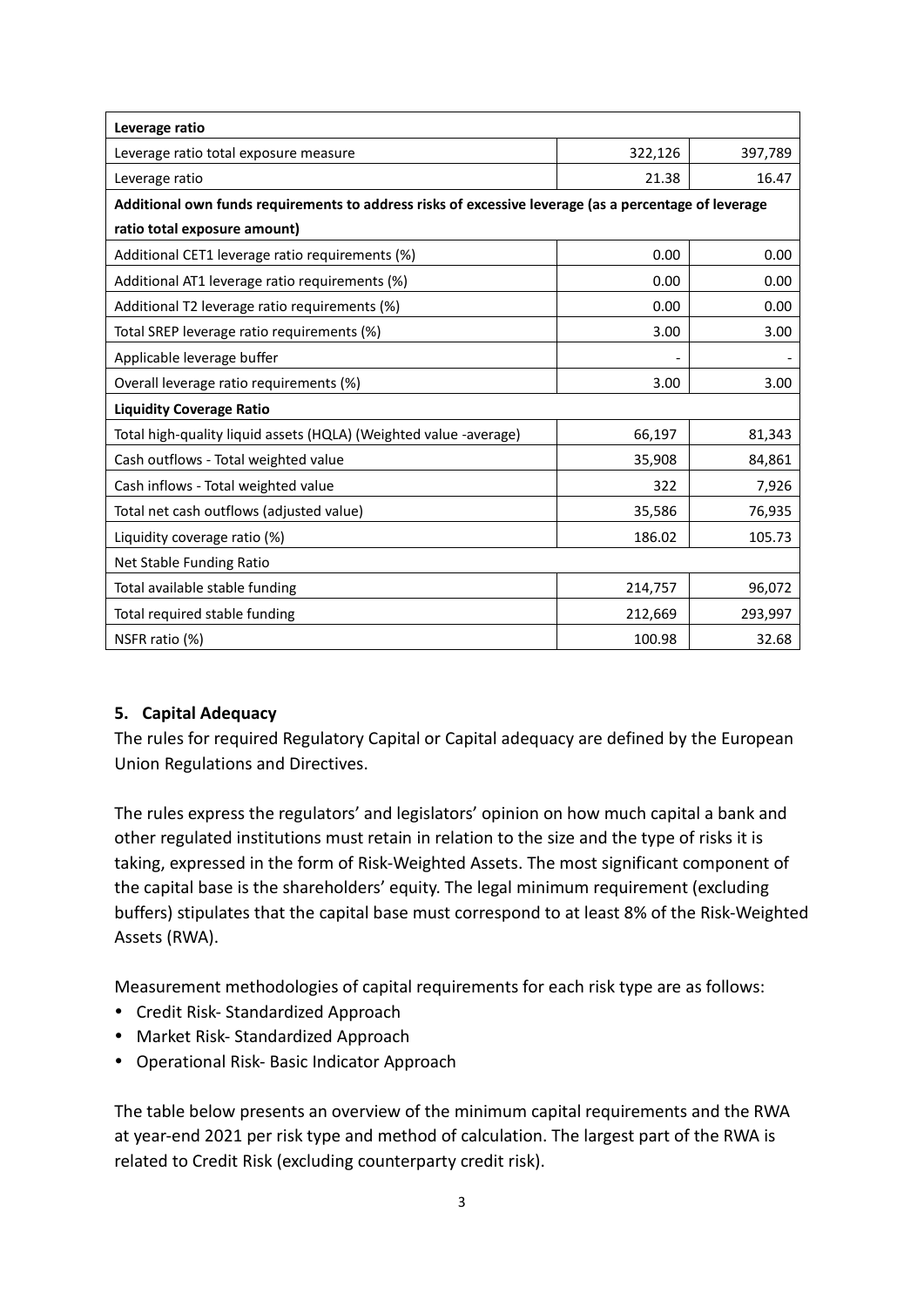|                                                     | <b>RWA</b> amounts |                          | Total own funds              |        |
|-----------------------------------------------------|--------------------|--------------------------|------------------------------|--------|
|                                                     |                    |                          | requirements                 |        |
|                                                     | 2021               | 2020                     | 2021                         | 2020   |
| Credit risk (excluding CCR)                         |                    |                          |                              |        |
| Of which the standardised approach                  | 252,531            | 306,540                  | 20,202                       | 24,523 |
| Of which the foundation IRB (FIRB) approach         |                    |                          |                              |        |
| Of which slotting approach                          |                    |                          |                              |        |
| Of which equities under the simple risk weighted    |                    |                          |                              |        |
| approach                                            |                    |                          |                              |        |
| Of which the advanced IRB (AIRB) approach           | L,                 |                          |                              |        |
| <b>Counterparty credit risk - CCR</b>               | $\overline{a}$     |                          | $\qquad \qquad \blacksquare$ |        |
| Of which the standardised approach                  |                    |                          |                              |        |
| Of which internal model method (IMM)                | $\overline{a}$     |                          | $\overline{\phantom{0}}$     |        |
| Of which exposures to a CCP                         |                    |                          |                              |        |
| Of which credit valuation adjustment - CVA          | $\overline{a}$     | $\overline{\phantom{a}}$ | $\overline{\phantom{0}}$     |        |
| Of which other CCR                                  |                    |                          |                              |        |
| Settlement risk                                     |                    |                          |                              |        |
| Securitisation exposures in the non-trading book    |                    |                          |                              |        |
| (after the cap)                                     |                    |                          |                              |        |
| Of which SEC-IRBA approach                          |                    |                          |                              |        |
| Of which SEC-ERBA (including IAA)                   |                    |                          | $\overline{\phantom{0}}$     |        |
| Of which SEC-SA approach                            |                    |                          |                              |        |
| Of which 1250%/ deduction                           |                    |                          |                              |        |
| Position, foreign exchange and commodities risks    |                    |                          |                              |        |
| (Market risk)                                       |                    |                          |                              |        |
| Of which the standardised approach                  | 281                | 237                      | 22                           | 19     |
| Of which IMA                                        |                    |                          |                              |        |
| Large exposures                                     |                    |                          |                              | -      |
| <b>Operational risk</b>                             |                    |                          |                              |        |
| Of which basic indicator approach                   | 8,801              | 7,758                    | 704                          | 621    |
| Amounts below the thresholds for deduction (subject |                    |                          |                              |        |
| to 250% risk weight)                                |                    |                          |                              |        |
| <b>Total</b>                                        | 261,613            | 314,536                  | 20,928                       | 25,163 |

# **EU OV1 – Overview of risk weighted exposure amounts**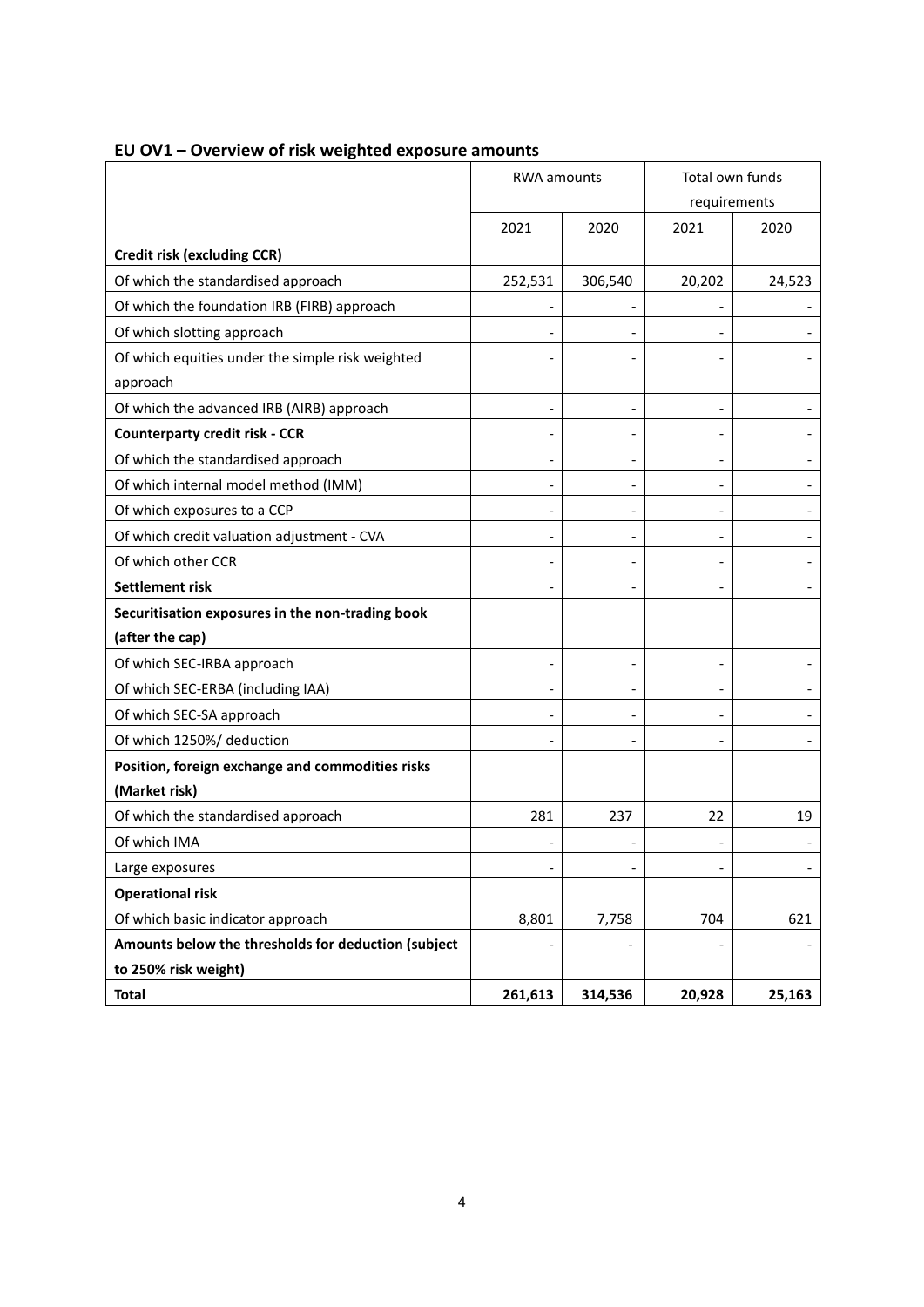### **6. Own Funds**

# **EU CC1 - Composition of regulatory own funds**

|                                                                                                                                                       |                | Source based on                           |
|-------------------------------------------------------------------------------------------------------------------------------------------------------|----------------|-------------------------------------------|
|                                                                                                                                                       | <b>Amounts</b> | reference numbers of<br>the balance sheet |
| <b>Common Equity Tier 1 (CET1) capital:</b><br>instruments and reserves                                                                               |                |                                           |
| Capital instruments and the related share premium accounts                                                                                            | 56,254         |                                           |
| of which: Ordinary Shares                                                                                                                             | 56,254         |                                           |
| Retained earnings                                                                                                                                     | 11,667         |                                           |
| Accumulated other comprehensive income (and other reserves)                                                                                           | 955            |                                           |
| Funds for general banking risk                                                                                                                        |                |                                           |
| Amount of qualifying items referred to in Article 484 (3) CRR and<br>the related share premium accounts subject to phase out from<br>CET1             |                |                                           |
| Minority interests (amount allowed in consolidated CET1)                                                                                              |                |                                           |
| Independently reviewed interim profits net of any foreseeable<br>charge or dividend                                                                   |                |                                           |
| Common Equity Tier 1 (CET1) capital before regulatory                                                                                                 | 68,876         |                                           |
| adjustments                                                                                                                                           |                |                                           |
| Common Equity Tier 1 (CET1) capital: regulatory adjustments                                                                                           |                |                                           |
| Additional value adjustments (negative amount)                                                                                                        |                |                                           |
| Intangible assets (net of related tax liability) (negative amount)                                                                                    |                |                                           |
| Deferred tax assets that rely on future profitability excluding                                                                                       |                |                                           |
| those arising from temporary differences (net of related tax                                                                                          |                |                                           |
| liability where the conditions in Article 38 (3) CRR are met)                                                                                         |                |                                           |
| (negative amount)<br>Fair value reserves related to gains or losses on cash flow hedges<br>of financial instruments that are not valued at fair value |                |                                           |
| Negative amounts resulting from the calculation of expected loss<br>amounts                                                                           |                |                                           |
| Any increase in equity that results from securitised assets<br>(negative amount)                                                                      |                |                                           |
| Gains or losses on liabilities valued at fair value resulting from                                                                                    |                |                                           |
| changes in own credit standing                                                                                                                        |                |                                           |
| Defined-benefit pension fund assets (negative amount)                                                                                                 |                |                                           |
| Direct, indirect and synthetic holdings by an institution of own<br>CET1 instruments (negative amount)                                                |                |                                           |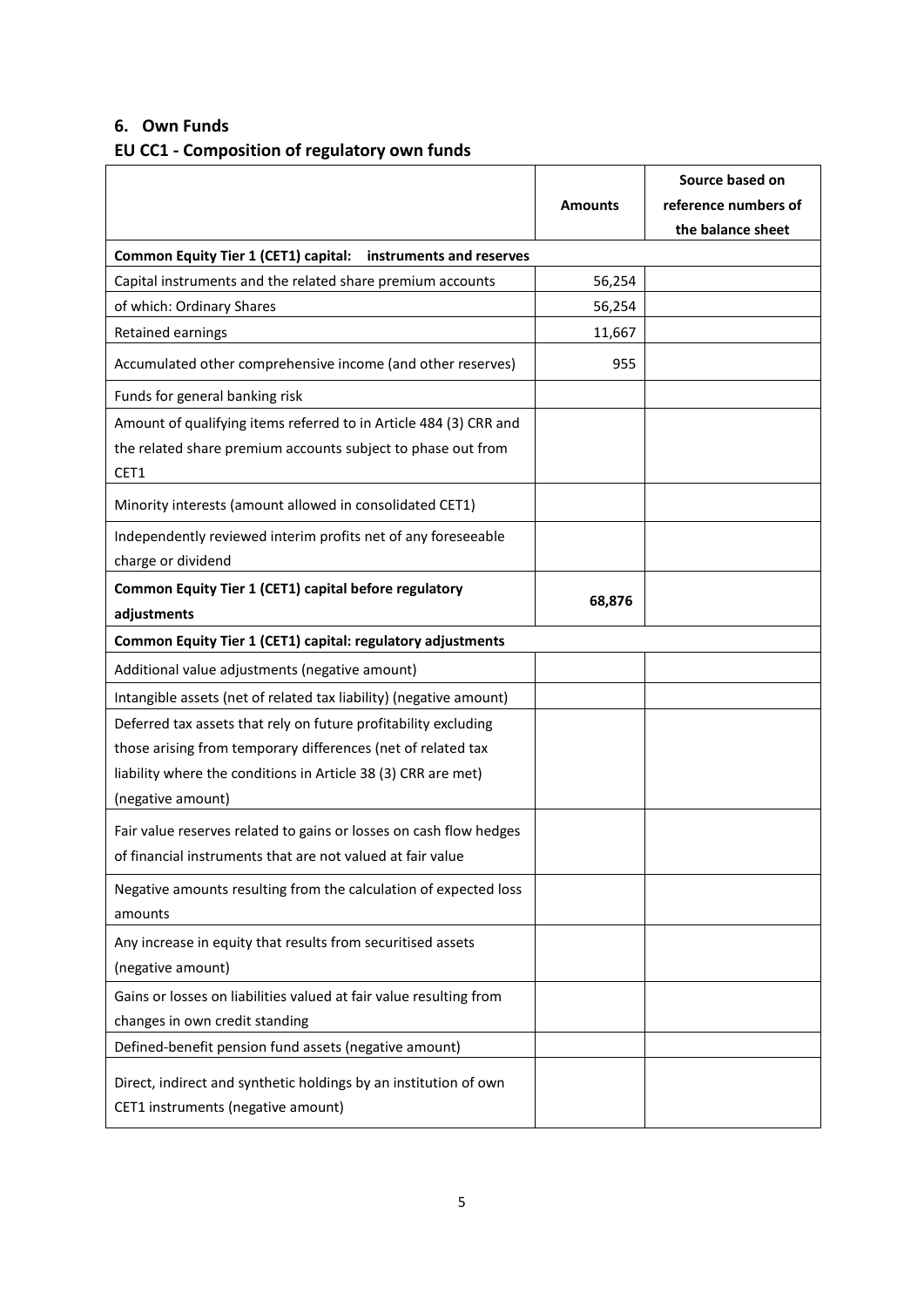| Direct, indirect and synthetic holdings of the CET 1 instruments     |        |  |
|----------------------------------------------------------------------|--------|--|
| of financial sector entities where those entities have reciprocal    |        |  |
| cross holdings with the institution designed to inflate artificially |        |  |
| the own funds of the institution (negative amount)                   |        |  |
| Direct, indirect and synthetic holdings by the institution of the    |        |  |
| CET1 instruments of financial sector entities where the              |        |  |
| institution does not have a significant investment in those          |        |  |
| entities (amount above 10% threshold and net of eligible short       |        |  |
| positions) (negative amount)                                         |        |  |
| Direct, indirect and synthetic holdings by the institution of the    |        |  |
| CET1 instruments of financial sector entities where the              |        |  |
| institution has a significant investment in those entities (amount   |        |  |
| above 10% threshold and net of eligible short positions)             |        |  |
| (negative amount)                                                    |        |  |
| Exposure amount of the following items which qualify for a RW        |        |  |
| of 1250%, where the institution opts for the deduction               |        |  |
| alternative                                                          |        |  |
| of which: qualifying holdings outside the financial sector           |        |  |
| (negative amount)                                                    |        |  |
| of which: securitisation positions (negative amount)                 |        |  |
| of which: free deliveries (negative amount)                          |        |  |
| Deferred tax assets arising from temporary differences (amount       |        |  |
| above 10% threshold, net of related tax liability where the          |        |  |
| conditions in Article 38 (3) CRR are met) (negative amount)          |        |  |
| Amount exceeding the 17,65% threshold (negative amount)              |        |  |
| of which: direct, indirect and synthetic holdings by the institution |        |  |
| of the CET1 instruments of financial sector entities where the       |        |  |
| institution has a significant investment in those entities           |        |  |
| of which: deferred tax assets arising from temporary differences     |        |  |
| Losses for the current financial year (negative amount)              |        |  |
| Foreseeable tax charges relating to CET1 items except where the      |        |  |
| institution suitably adjusts the amount of CET1 items insofar as     |        |  |
| such tax charges reduce the amount up to which those items           |        |  |
| may be used to cover risks or losses (negative amount)               |        |  |
| Qualifying AT1 deductions that exceed the AT1 items of the           |        |  |
| institution (negative amount)                                        |        |  |
| Other regulatory adjustments to CET1 capital (including IFRS 9       |        |  |
| transitional adjustments when relevant)                              |        |  |
| Total regulatory adjustments to Common Equity Tier 1 (CET1)          |        |  |
| <b>Common Equity Tier 1 (CET1) capital</b>                           | 68,876 |  |
| Additional Tier 1 (AT1) capital: instruments                         |        |  |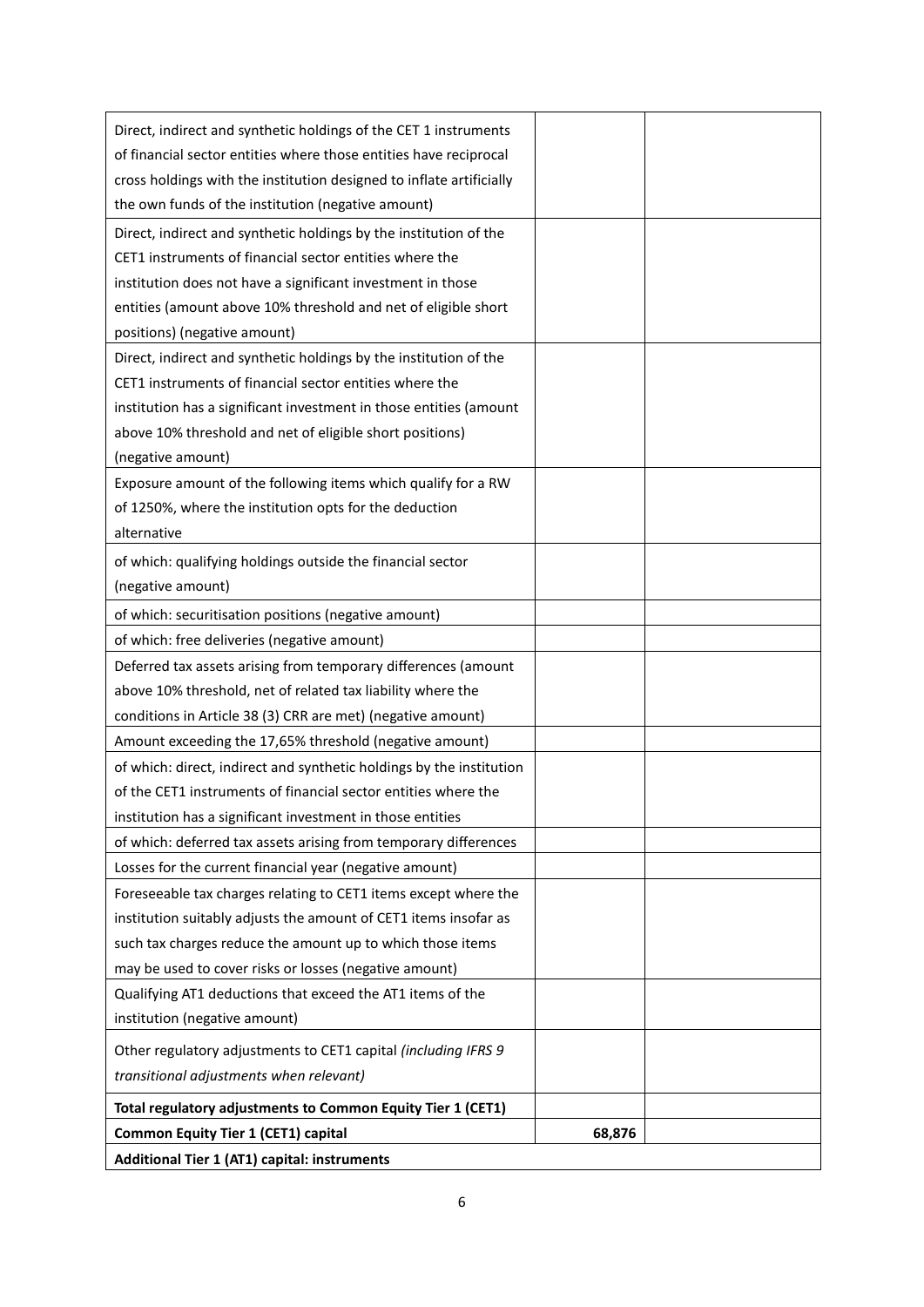| Capital instruments and the related share premium accounts            |        |  |
|-----------------------------------------------------------------------|--------|--|
| of which: classified as equity under applicable accounting            |        |  |
| standards                                                             |        |  |
| of which: classified as liabilities under applicable accounting       |        |  |
| standards                                                             |        |  |
| Amount of qualifying items referred to in Article 484 (4) CRR and     |        |  |
| the related share premium accounts subject to phase out from          |        |  |
| AT1 as described in Article 486(3) CRR                                |        |  |
| Amount of qualifying items referred to in Article 494a(1) CRR         |        |  |
| subject to phase out from AT1                                         |        |  |
| Amount of qualifying items referred to in Article 494b(1) CRR         |        |  |
| subject to phase out from AT1                                         |        |  |
| Qualifying Tier 1 capital included in consolidated AT1 capital        |        |  |
| (including minority interests not included in row 5) issued by        |        |  |
| subsidiaries and held by third parties                                |        |  |
| of which: instruments issued by subsidiaries subject to phase out     |        |  |
| Additional Tier 1 (AT1) capital before regulatory adjustments         |        |  |
| Additional Tier 1 (AT1) capital: regulatory adjustments               |        |  |
| Direct, indirect and synthetic holdings by an institution of own      |        |  |
| AT1 instruments (negative amount)                                     |        |  |
| Direct, indirect and synthetic holdings of the AT1 instruments of     |        |  |
| financial sector entities where those entities have reciprocal        |        |  |
| cross holdings with the institution designed to inflate artificially  |        |  |
| the own funds of the institution (negative amount)                    |        |  |
| Direct, indirect and synthetic holdings of the AT1 instruments of     |        |  |
| financial sector entities where the institution does not have a       |        |  |
| significant investment in those entities (amount above 10%            |        |  |
| threshold and net of eligible short positions) (negative amount)      |        |  |
| Direct, indirect and synthetic holdings by the institution of the     |        |  |
| AT1 instruments of financial sector entities where the institution    |        |  |
| has a significant investment in those entities (net of eligible short |        |  |
| positions) (negative amount)                                          |        |  |
| Qualifying T2 deductions that exceed the T2 items of the              |        |  |
| institution (negative amount)                                         |        |  |
| Other regulatory adjustments to AT1 capital                           |        |  |
| Total regulatory adjustments to Additional Tier 1 (AT1) capital       |        |  |
| <b>Additional Tier 1 (AT1) capital</b>                                |        |  |
| Tier 1 capital (T1 = CET1 + AT1)                                      | 68,876 |  |
| Tier 2 (T2) capital: instruments                                      |        |  |
| Capital instruments and the related share premium accounts            |        |  |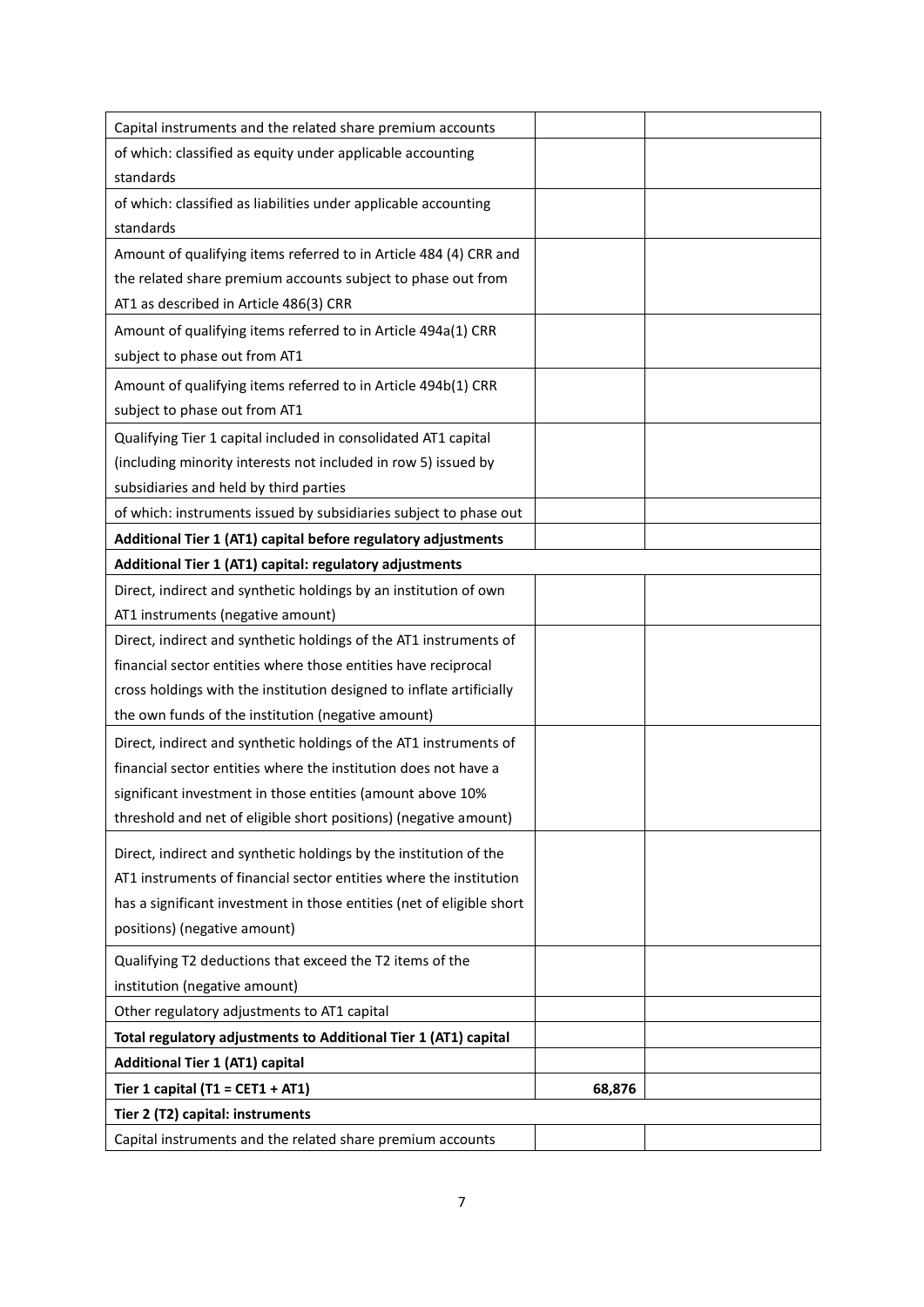| Amount of qualifying items referred to in Article 484 (5) CRR and    |         |  |
|----------------------------------------------------------------------|---------|--|
| the related share premium accounts subject to phase out from         |         |  |
| T2 as described in Article 486(4) CRR                                |         |  |
| Amount of qualifying items referred to in Article 494a (2) CRR       |         |  |
| subject to phase out from T2                                         |         |  |
| Amount of qualifying items referred to in Article 494b (2) CRR       |         |  |
| subject to phase out from T2                                         |         |  |
| Qualifying own funds instruments included in consolidated T2         |         |  |
| capital (including minority interests and AT1 instruments not        |         |  |
| included in rows 5 or 34) issued by subsidiaries and held by third   |         |  |
| parties                                                              |         |  |
| of which: instruments issued by subsidiaries subject to phase out    |         |  |
| Credit risk adjustments                                              | 2,440   |  |
| Tier 2 (T2) capital before regulatory adjustments                    | 2,440   |  |
| Tier 2 (T2) capital: regulatory adjustments                          |         |  |
| Direct, indirect and synthetic holdings by an institution of own T2  |         |  |
| instruments and subordinated loans (negative amount)                 |         |  |
| Direct, indirect and synthetic holdings of the T2 instruments and    |         |  |
| subordinated loans of financial sector entities where those          |         |  |
| entities have reciprocal cross holdings with the institution         |         |  |
| designed to inflate artificially the own funds of the institution    |         |  |
| (negative amount)                                                    |         |  |
| Direct, indirect and synthetic holdings of the T2 instruments and    |         |  |
| subordinated loans of financial sector entities where the            |         |  |
| institution does not have a significant investment in those          |         |  |
| entities (amount above 10% threshold and net of eligible short       |         |  |
| positions) (negative amount)                                         |         |  |
| Direct, indirect and synthetic holdings by the institution of the T2 |         |  |
| instruments and subordinated loans of financial sector entities      |         |  |
| where the institution has a significant investment in those          |         |  |
| entities (net of eligible short positions) (negative amount)         |         |  |
| Qualifying eligible liabilities deductions that exceed the eligible  |         |  |
| liabilities items of the institution (negative amount)               |         |  |
| Other regulatory adjustments to T2 capital                           |         |  |
| Total regulatory adjustments to Tier 2 (T2) capital                  |         |  |
| Tier 2 (T2) capital                                                  | 2,440   |  |
| Total capital (TC = $T1 + T2$ )                                      | 71,316  |  |
| <b>Total Risk exposure amount</b>                                    | 261,613 |  |
| <b>Capital ratios and buffers</b>                                    |         |  |
| Common Equity Tier 1 (as a percentage of total risk exposure         | 26.33   |  |
| amount)                                                              |         |  |
| Tier 1 (as a percentage of total risk exposure amount)               | 26.33   |  |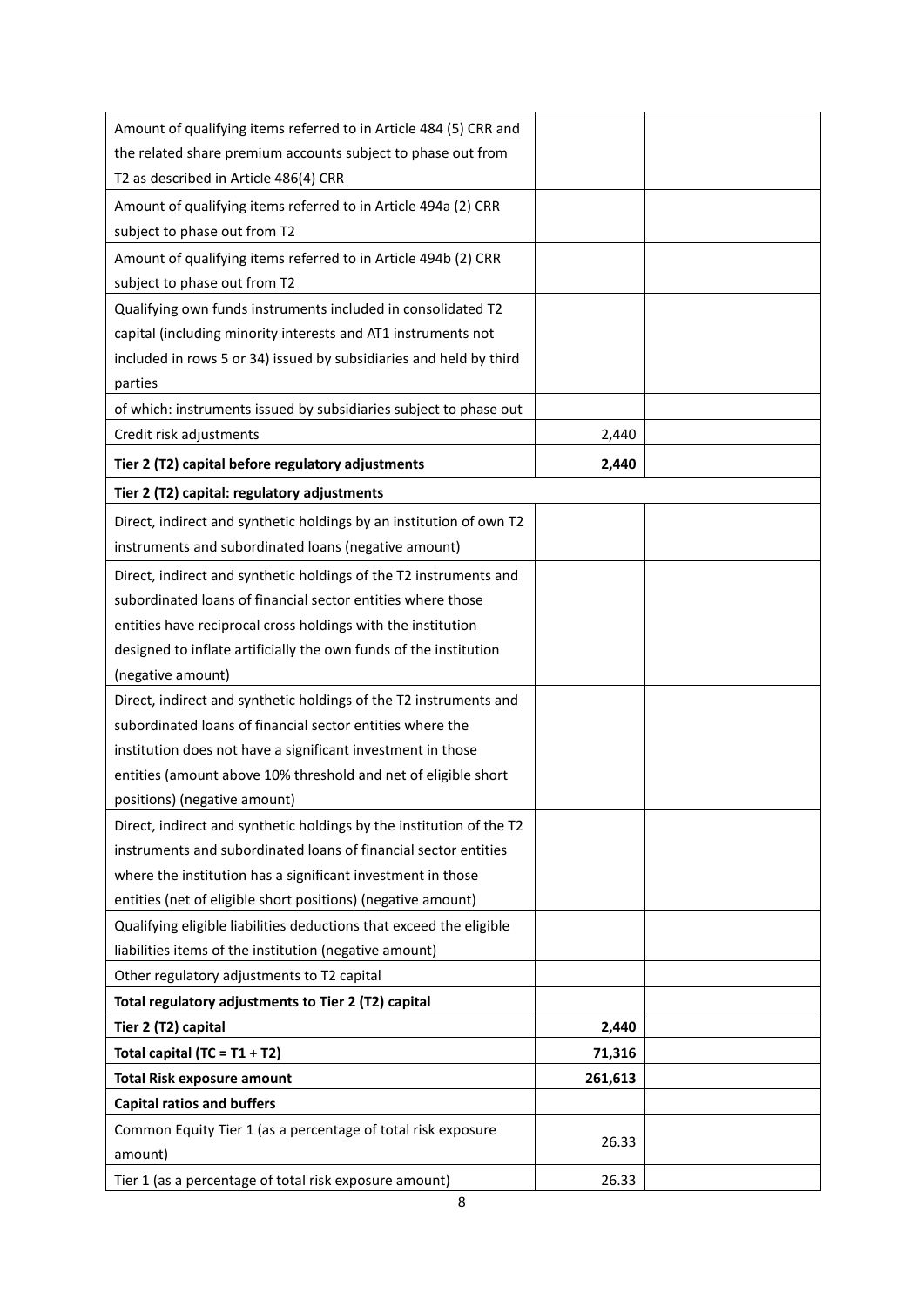| Total capital (as a percentage of total risk exposure amount)                                             | 27.26  |  |
|-----------------------------------------------------------------------------------------------------------|--------|--|
| Institution CET1 overall capital requirement (CET1 requirement in                                         |        |  |
| accordance with Article 92 (1) CRR, plus additional CET1                                                  |        |  |
| requirement which the institution is required to hold in                                                  |        |  |
| accordance with point (a) of Article 104(1) CRD, plus combined                                            | 7.74   |  |
| buffer requirement in accordance with Article 128(6) CRD)                                                 |        |  |
| expressed as a percentage of risk exposure amount)                                                        |        |  |
| of which: capital conservation buffer requirement                                                         | 2.50   |  |
| of which: countercyclical buffer requirement                                                              | 0.07   |  |
| of which: systemic risk buffer requirement                                                                | 0.00   |  |
| of which: Global Systemically Important Institution (G-SII) or                                            |        |  |
| Other Systemically Important Institution (O-SII) buffer                                                   | 0.00   |  |
| Common Equity Tier 1 available to meet buffers (as a                                                      |        |  |
| percentage of risk exposure amount)                                                                       | 48,109 |  |
| Amounts below the thresholds for deduction (before risk weighting)                                        |        |  |
|                                                                                                           |        |  |
| Direct and indirect holdings of own funds and eligible liabilities of                                     |        |  |
| financial sector entities where the institution does not have a                                           |        |  |
| significant investment in those entities (amount below 10%                                                |        |  |
| threshold and net of eligible short positions)                                                            |        |  |
| Direct and indirect holdings by the institution of the CET1                                               |        |  |
| instruments of financial sector entities where the institution has                                        |        |  |
| a significant investment in those entities (amount below 17.65%                                           |        |  |
| thresholds and net of eligible short positions)                                                           |        |  |
| Deferred tax assets arising from temporary differences (amount                                            |        |  |
| below 17,65% threshold, net of related tax liability where the                                            |        |  |
| conditions in Article 38 (3) CRR are met)                                                                 |        |  |
| Applicable caps on the inclusion of provisions in Tier 2                                                  |        |  |
| Credit risk adjustments included in T2 in respect of exposures                                            |        |  |
| subject to standardised approach (prior to the application of the                                         |        |  |
| cap)                                                                                                      |        |  |
| Cap on inclusion of credit risk adjustments in T2 under                                                   |        |  |
| standardised approach                                                                                     |        |  |
| Credit risk adjustments included in T2 in respect of exposures                                            |        |  |
| subject to internal ratings-based approach (prior to the                                                  |        |  |
| application of the cap)                                                                                   |        |  |
| Cap for inclusion of credit risk adjustments in T2 under internal                                         |        |  |
| ratings-based approach                                                                                    |        |  |
| Capital instruments subject to phase-out arrangements (only applicable between 1 Jan 2014 and 1 Jan 2022) |        |  |
| Current cap on CET1 instruments subject to phase out                                                      |        |  |
| arrangements                                                                                              |        |  |
| Amount excluded from CET1 due to cap (excess over cap after                                               |        |  |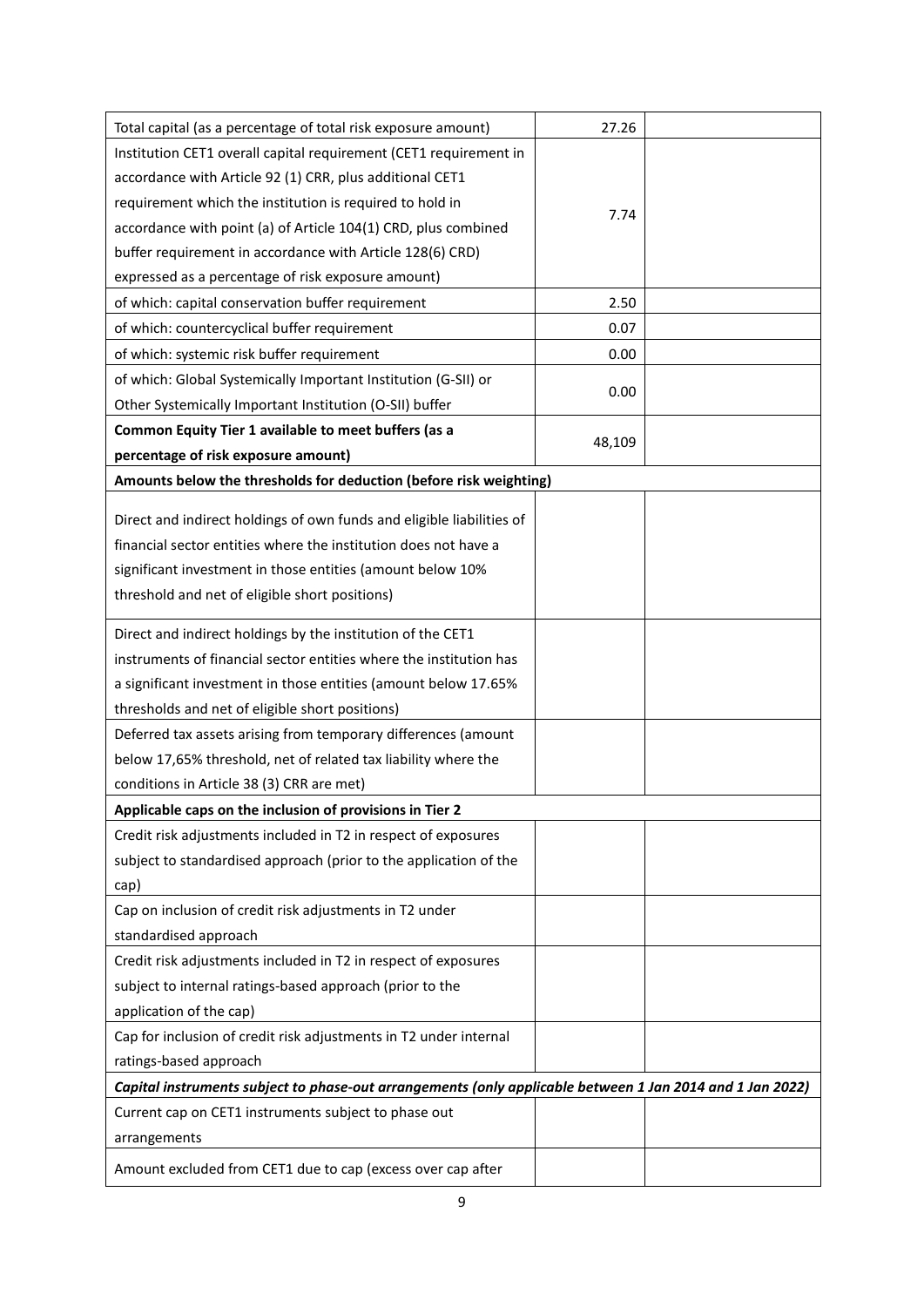| redemptions and maturities)                                |  |
|------------------------------------------------------------|--|
| Current cap on AT1 instruments subject to phase out        |  |
| arrangements                                               |  |
| Amount excluded from AT1 due to cap (excess over cap after |  |
| redemptions and maturities)                                |  |
| Current cap on T2 instruments subject to phase out         |  |
| arrangements                                               |  |
| Amount excluded from T2 due to cap (excess over cap after  |  |
| redemptions and maturities)                                |  |

# **EU CC2 - reconciliation of regulatory own funds to balance sheet in the audited financial statements**

|   |                                                                                                                   | <b>Balance sheet as in</b><br>published financial | Reference |  |  |
|---|-------------------------------------------------------------------------------------------------------------------|---------------------------------------------------|-----------|--|--|
|   |                                                                                                                   | statements<br>As at period end 2021               |           |  |  |
|   | Assets - Breakdown by asset classes according to the balance sheet in the published financial statements          |                                                   |           |  |  |
| 1 | Cash in hand, balances with central banks                                                                         | 49,623                                            |           |  |  |
| 2 | Loans and advances to credit institutions                                                                         | 412                                               |           |  |  |
| 3 | Loans and advances to customers                                                                                   | 249,414                                           |           |  |  |
| 4 | Debt securities                                                                                                   | 17,661                                            |           |  |  |
| 5 | <b>Financial fixed assets</b>                                                                                     | $\overline{2}$                                    |           |  |  |
| 6 | Tangible fixed assets                                                                                             | 19                                                |           |  |  |
| 7 | Other assets                                                                                                      | 98                                                |           |  |  |
| 8 | Deferred charges and accrued income                                                                               | 606                                               |           |  |  |
|   | <b>Total assets</b>                                                                                               | 317,835                                           |           |  |  |
|   | Liabilities - Breakdown by liability classes according to the balance sheet in the published financial statements |                                                   |           |  |  |
| 1 | Amounts owed to credit institutions                                                                               | 211,915                                           |           |  |  |
| 2 | Amounts owed to customers                                                                                         | 33,812                                            |           |  |  |
| 3 | Other liabilities                                                                                                 | 243                                               |           |  |  |
| 4 | Accrued charges and deferred income                                                                               | 114                                               |           |  |  |
|   | <b>Total liabilities</b>                                                                                          | 246,084                                           |           |  |  |
|   | <b>Shareholders' Equity</b>                                                                                       |                                                   |           |  |  |
| 1 | Capital                                                                                                           | 56,254                                            |           |  |  |
| 2 | Legal reserves                                                                                                    | 1,098                                             |           |  |  |
| 3 | Accumulated profit                                                                                                | 14,399                                            |           |  |  |
|   | <b>Total liabilities</b>                                                                                          | 71,751                                            |           |  |  |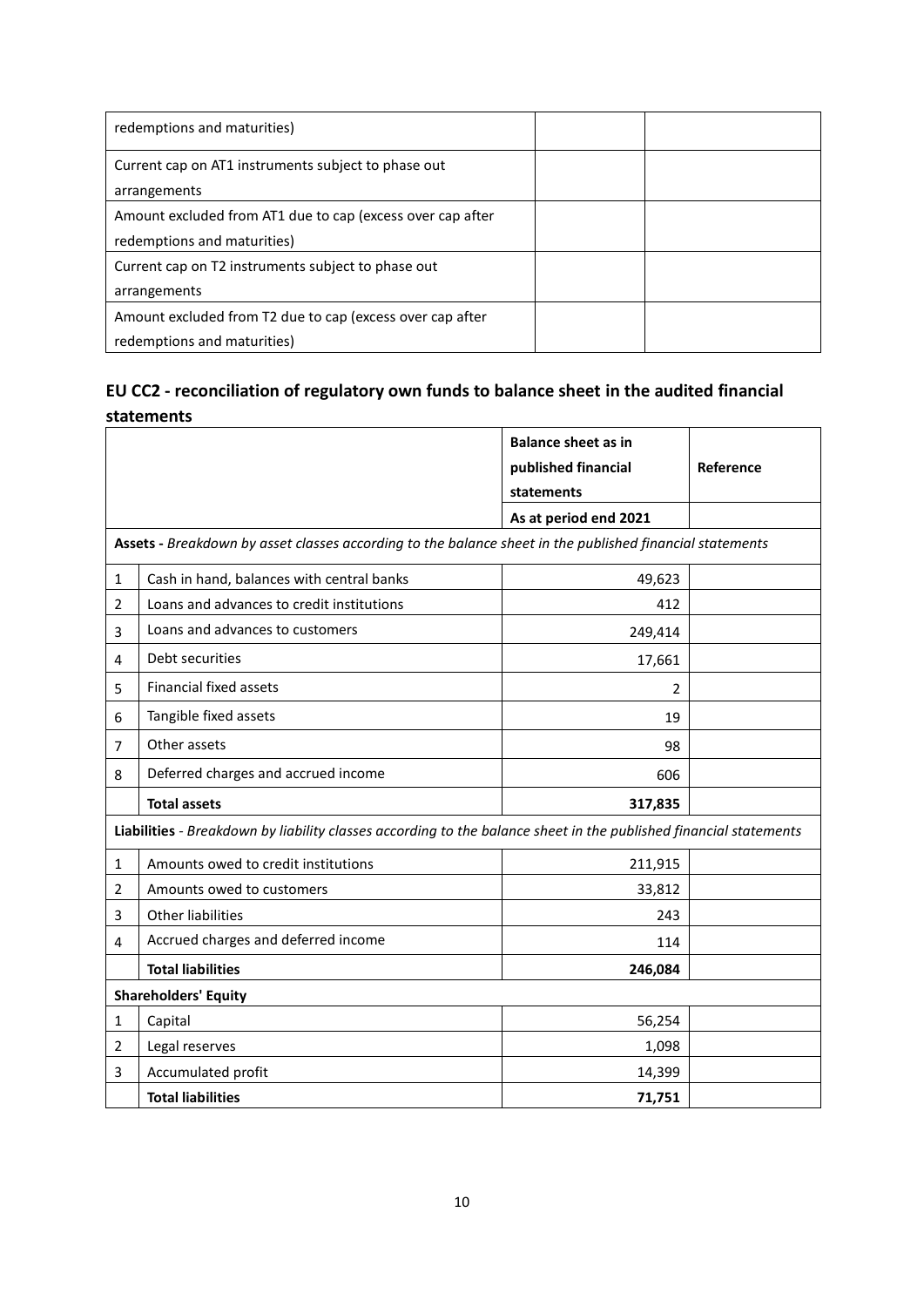# **7. General Information about Credit Risk**

# **7.1 Credit Risk Management Objectives and Policies**

The main business of UTB is focused on participations in syndicated loans and in securities investment. The credit risk of the borrower or the issuer of the securities is therefore an important issue in the risk management of UTB, as it could cause an unexpected loss in case the credit risk is not well assessed or monitored.

UTB's core lending business are commercial loans. The targeted clients include profit-oriented enterprises/ legal entities and government agencies. Given the limited targeted market, the size of UTB and the complexity of other financial products, UTB does not plan to engage in retail lending currently.

All credit proposals are required to be discussed in a loan meeting and be approved by the Managing Director, the Management Committee or the Chairman.

If the credit line exceeds the authorization level of the Managing Director, UTB should obtain approval from the parent bank, Taiwan Cooperative Bank (hereunder "TCB"), prior to the Chairman's approval. When the Chairman is absent, the Board of Directors authorizes the management committee to approve the loan after obtaining TCB's approval. The Board of Directors has to acknowledge all the loans being approved.

Prior to a loan approval, loan officers should obtain all relevant documents and information from the borrowers. It is prudent to analyze the risk factors by considering borrower's credit profile, financial condition, management capability, industry, as well as the economic environment. To minimize UTB's credit risk, "People", "Purpose", "Payment", "Protection" and Perspective ("5P") are the five fundamental principles of commercial lending.

# **7.2 Internal Credit Risk Grading Systems**

To control and monitor the quality of the loan portfolio, UTB sets up a credit risk grading system consisting of six grades to properly rate the borrowers. The final risk grades result from the overall risk perceived of the borrower and of the credit facility. In case the conditions of the credit facility and the borrowers change, it may be necessary to adjust the credit risk grading once the supporting information has been collected.

UTB's internal credit grading is described below. UTB may take three external credit rating agencies, Standard & Poor's, Moody's, and Fitch for reference in determining the credit risk grading.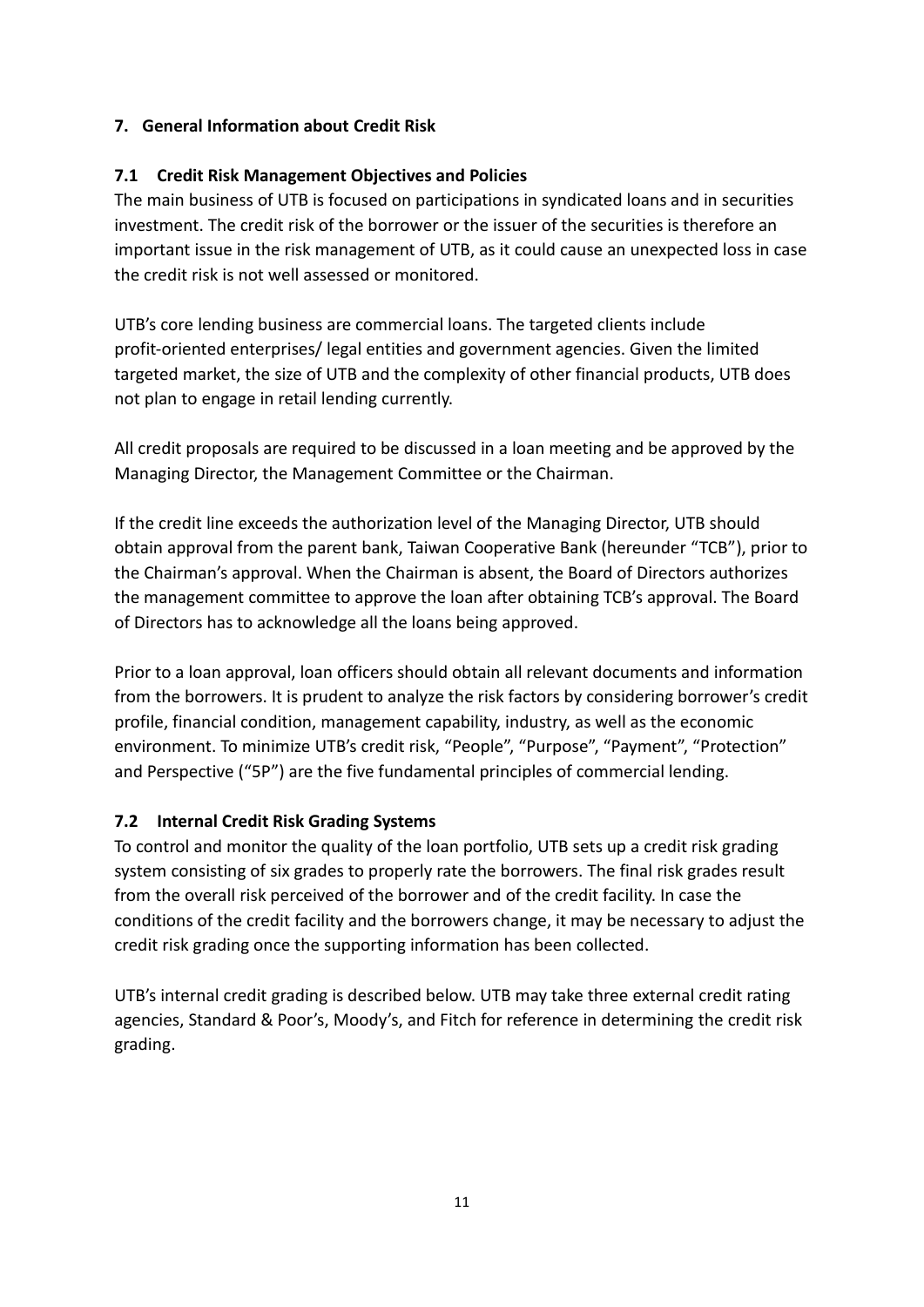| Grade          |          | <b>Description</b>                                                                                         |  |  |  |  |
|----------------|----------|------------------------------------------------------------------------------------------------------------|--|--|--|--|
| 1              | Highest  | Largely Risk Free. Generally, obligor or facility's grade is A/A2/A or<br>above.                           |  |  |  |  |
| $\overline{2}$ | Good     | Minimal Risk. Generally, obligor or facility's grade is BBB-/Baa3/BBB-<br>or above, but lower than A/A2/A. |  |  |  |  |
| 3              | Average  | Borrowers has the ability to meet debt obligation without adverse<br>situation.                            |  |  |  |  |
| 4              | Watch    | No default but credit carries potential adverse situation.                                                 |  |  |  |  |
| 5              | Doubtful | Default. Debt Collection is highly questionable.                                                           |  |  |  |  |
| 6              | Loss     | Default. Loan is considered uncollectible.                                                                 |  |  |  |  |

As of 31/12/2021, UTB's loan portfolio is composed of the following grades:

| Grade | <b>Counts</b> | <b>Amount in EUR</b> |
|-------|---------------|----------------------|
|       |               |                      |
|       |               |                      |
|       | 39            | 244,008,803.94       |
| 4     |               | 9,876,965.71         |
|       |               |                      |
| 6     |               |                      |
| Total | 40            | 253,885,769.65       |

Note: the figures here does not take into account the accrued interests and deferred income.

# **7.3 Credit Risk Profile**

The risk appetite principles reflect the view of the Board and the top management on risk taking in general and on the acceptable level and composition of risks in coherence with the desired return. The risk appetite principles are directly linked to the corporate strategy and provide a qualitative description of the playing field of UTB. The risk appetite objectives for 2021 were approved by the Board of Directors.

| <b>Principles</b>     | <b>Rationale/Measures</b>                                       |
|-----------------------|-----------------------------------------------------------------|
| Performance           |                                                                 |
| Targets               | Loan Net Interest Margin: 0.2%                                  |
| <b>Growth Targets</b> | • Loan portfolio: 5%~20%                                        |
| <b>Credit Risk</b>    | • The sum of exposure values to an entity or to a group of      |
| Management            | connected entities must not exceed 25% of the Bank's own funds, |

The risk appetite objectives related to credit risk are as follows: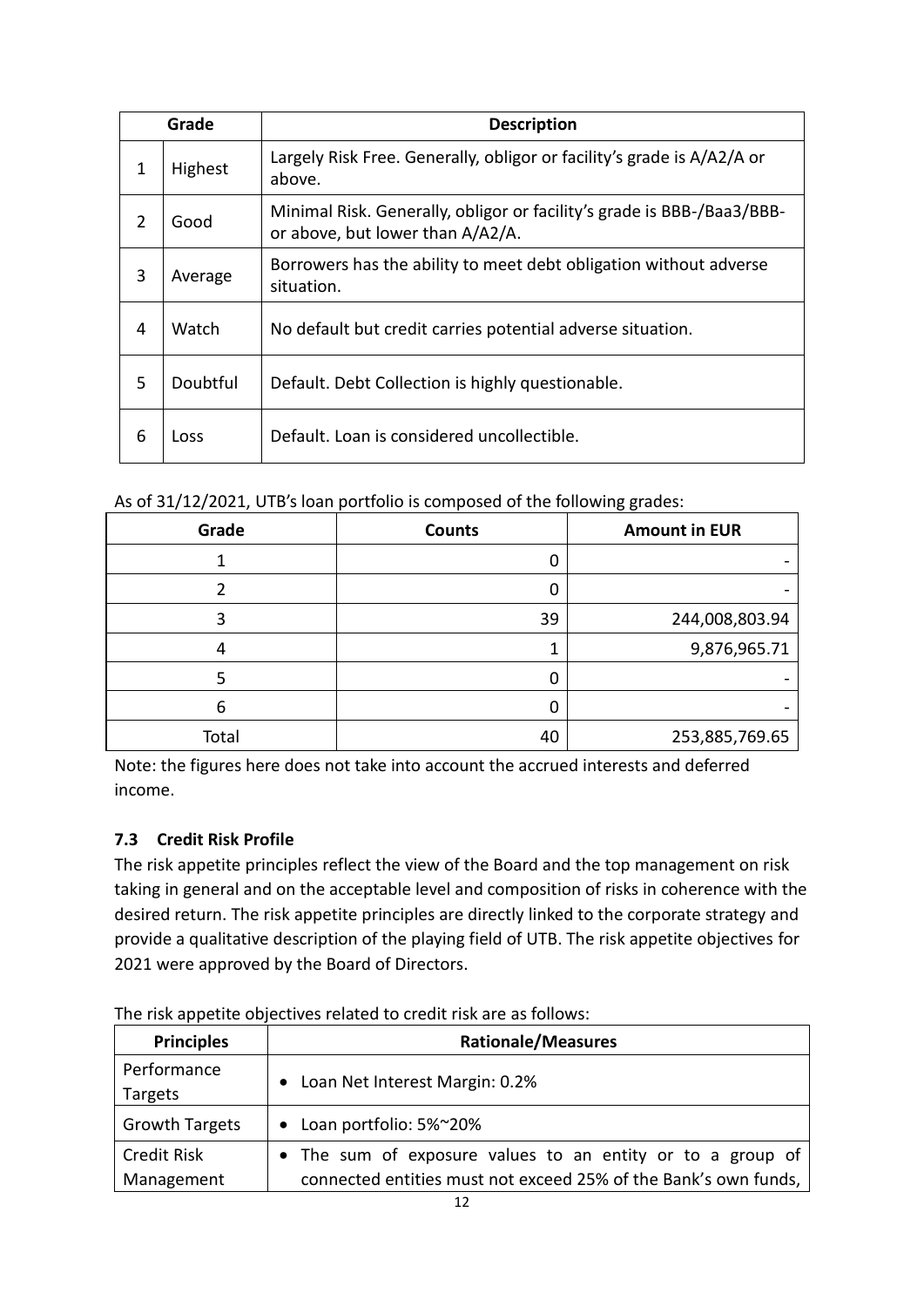| <b>Principles</b>                                  | <b>Rationale/Measures</b>                                                                                                                                                                                                                                                                                                                                                                                                                                                                                                                                                                                                                                                                                                                                                                                                                                                                                 |  |  |  |
|----------------------------------------------------|-----------------------------------------------------------------------------------------------------------------------------------------------------------------------------------------------------------------------------------------------------------------------------------------------------------------------------------------------------------------------------------------------------------------------------------------------------------------------------------------------------------------------------------------------------------------------------------------------------------------------------------------------------------------------------------------------------------------------------------------------------------------------------------------------------------------------------------------------------------------------------------------------------------|--|--|--|
|                                                    | except for the purpose of High Quality Liquid Asset and meet the<br>requirement under Basel Accord.                                                                                                                                                                                                                                                                                                                                                                                                                                                                                                                                                                                                                                                                                                                                                                                                       |  |  |  |
|                                                    | The Bank's business activities are subject to country limits set by<br>$\bullet$<br>the Bank and Parent Bank (i.e. Taiwan Cooperative Bank). If the<br>country limits set by the Bank and Parent Bank are different, the<br>lower limits will be applied.                                                                                                                                                                                                                                                                                                                                                                                                                                                                                                                                                                                                                                                 |  |  |  |
|                                                    | • Manage major concentration risks through prudential limits held<br>for all major industries at a Group level, including the Bank and<br>Parent Bank. The Bank will be informed of concentration levels on<br>various industries by means of a monthly statement from Parent<br>Bank. Parent Bank will also indicate whether the Bank stops<br>increasing its exposures on a specific industry.<br>• In general, total exposure to a security issued or guaranteed by<br>bank at a Group level may not exceed USD 30 million.<br>• Except for the special loan approved by the Parent Bank, the Bank<br>can only purchase secondary loans meeting the following criteria:<br>- The rating of borrower should be at least Ba1, BB+ or BB+,<br>issued by Moody's, S&P or Fitch; or<br>- The facility agreement was signed within one year.<br>• Ongoing portfolio risk management to ensure credit quality |  |  |  |
|                                                    | outcomes.<br>The loan or security investment to the middle east region is<br>limited to<br>- Government<br>- Government owned enterprise<br>- Business of infrastructure                                                                                                                                                                                                                                                                                                                                                                                                                                                                                                                                                                                                                                                                                                                                  |  |  |  |
|                                                    | - Banks with the rank within World Top 1000                                                                                                                                                                                                                                                                                                                                                                                                                                                                                                                                                                                                                                                                                                                                                                                                                                                               |  |  |  |
| <b>Internal Security</b><br>Fund and<br>Impairment | • The minimum loan loss provision and guarantee reserve shall be<br>at least 1% of the outstanding balance of performing loan.                                                                                                                                                                                                                                                                                                                                                                                                                                                                                                                                                                                                                                                                                                                                                                            |  |  |  |

# **7.4 Credit Risk Limit**

# **7.4.1 Single Counterparty Exposure Limit**

The Belgian Banking Law of 24 April 2014 stipulates that the overall credit risk on one debtor may not exceed 25% of the own funds of the Bank. UTB always obeys this rule.

# **7.4.2 Industry Risk Limit**

For risk exposures to one industry sector, UTB shall report monthly statements to TCB. The limits to individual industry sectors are set by the TCB guidelines. Currently, the exposure to one single industry should not exceed 30% of UTB's total loan balance.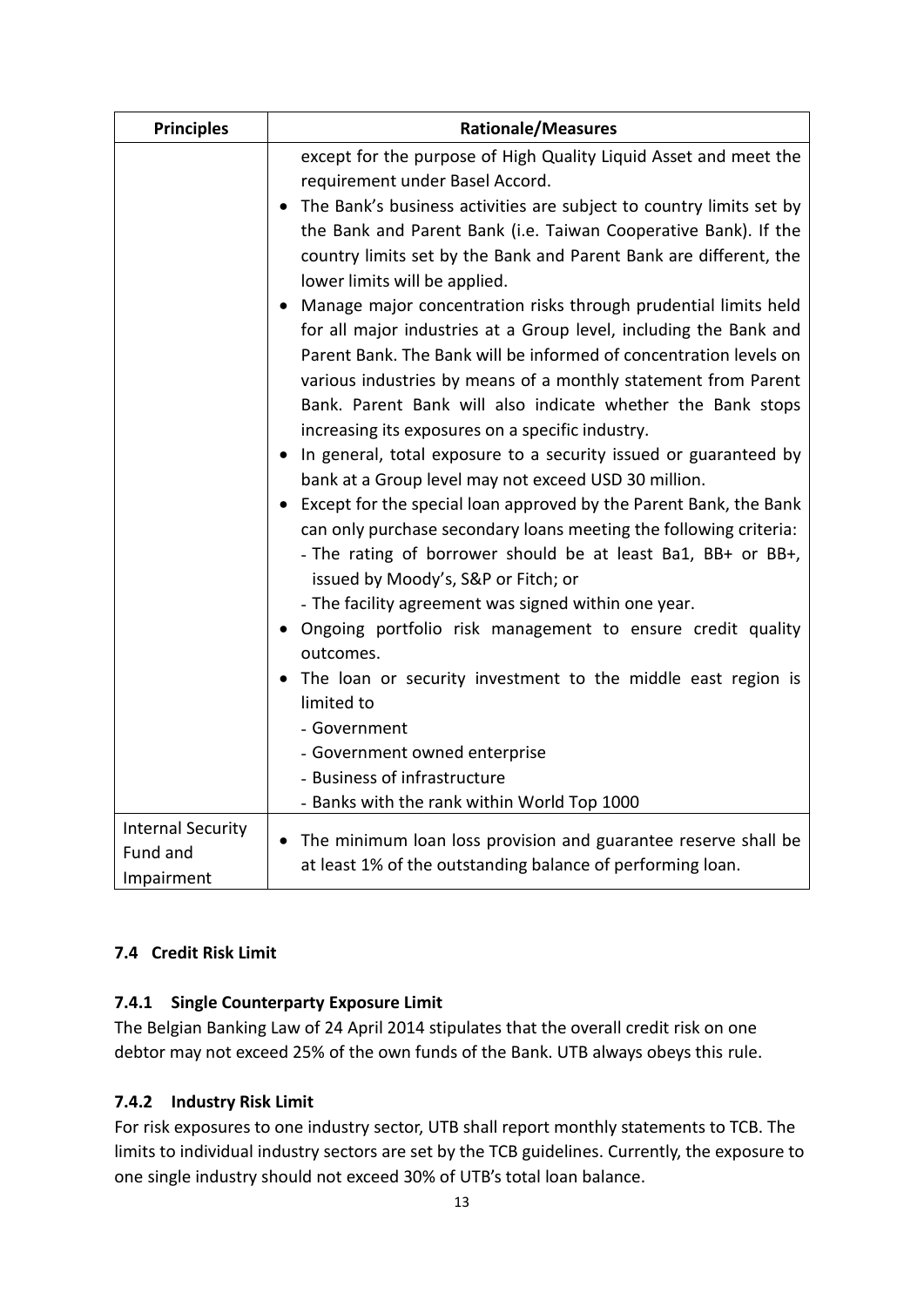# **7.4.3 Country Risk Limit**

UTB's business activities are subject to country limits set by itself and TCB. In case the country limits set by UTB and TCB are different, the lower limit will be applied.

# **7.5 Credit risk approach/ Mitigation/ Impairment**

# **7.5.1 Credit risk approach**

UTB uses the Standardized Approach to measure credit risk. The Standardized Approach applies a fixed risk weight to each asset as dictated by the CRR and is based on the exposure class to which the exposure is assigned.

The External Credit Assessment Institutions (ECAI) used by UTB are Moody's, S&P and Fitch. Where more than one ECAI rating exists and the ratings differ, UTB uses the most conservative rating. The ratings are used to assess the credit quality of all exposure classes. For those exposures without rating, they are assigned a rating of BB with asset risk weight of 100%. This method complies with the BASEL regulation.

# **7.5.2 Credit Risk Mitigation**

UTB does not have any exposure covered by eligible financial collateral and guarantees such that there is no credit risk mitigation for the total credit exposure.

Nonetheless, the following measures are taken to reduce the credit risk:

- The risk manager participates in the loan meetings to make sure the credit risk of the borrower is acceptable.
- Monitoring of the credit risk of the borrower after the loan is drawdown.
- The Loan Review Officer will conduct an annual credit review for every credit facility. Comments from these reviews will be presented to the Managing Director. If any discrepancies are found, the Managing Director will need to instruct the loan department to take further actions.
- To stop increasing new exposure to the industries which are mostly impacted by COVID-19 (travel, airline and oil related etc.).
- A risk-based monitoring system has been set up in response to COVID-19.

# **7.5.3 Impairment of Credit Risk**

- An exposure is classified as past due when repayment remains unpaid for more than 3 months after the due date.
- An exposure is classified as impairment when management does not expect full repayment of the exposure.
- The decision to make provision is made by the management committee and approved by the Board of Directors. UTB has no past due exposures but has made a specific provision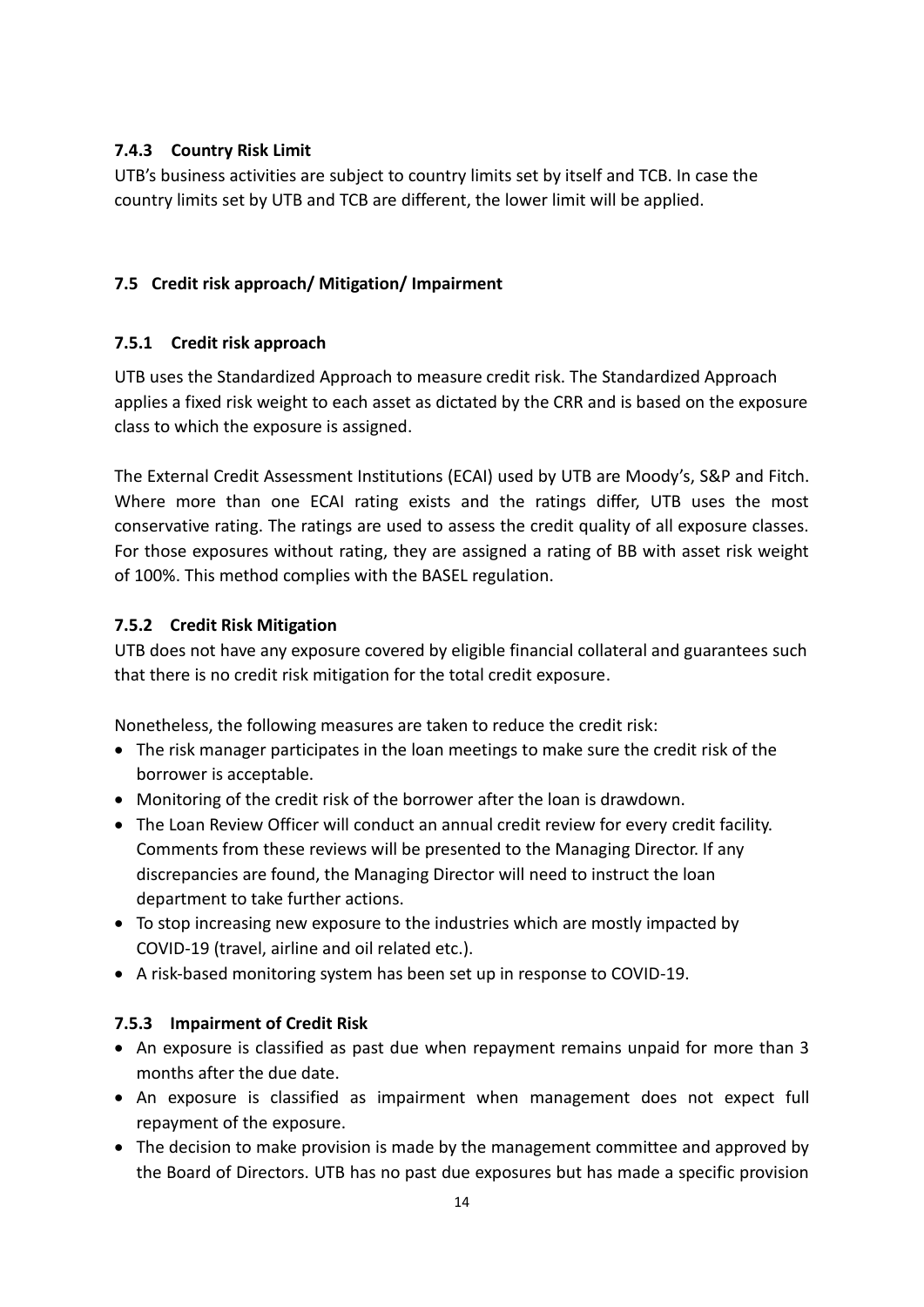for one loan. This loan however is at this moment fully performing.

### **7.6 Current Status:**

- No non-performing loans or impairment of securities. Industry risk and country risk are well diversified.
- The fundamental transformations of the global economic environment caused by the COVID-19 has a severe impact on a number of industries. Nonetheless, all of our loan clients can withstand this impact.
- During FY2020, one company to which UTB has a 10 million EUR loan exposure, requested a financial restructuring. UTB has consequently raised the provision rate from 1% to 20% of the principal amount in order to reflect the uncertainty of the repayment. The restructuring process was completed in January 2021. As of December 31, 2021, we have EUR 9,876,965.71 exposure to this company. The latest interest payment received from this company on December 30, 2021 was in accordance with the restructuring agreement.

|                                      |         |            |             | Unit: EUR thousands |         |
|--------------------------------------|---------|------------|-------------|---------------------|---------|
| <b>Exposure Class</b>                | Loans   | Securities | Derivatives | Others              | Total   |
| Central governments or central banks |         |            | 0           | 49,623              | 49,623  |
| <b>Financial institutions</b>        |         | 0          | 0           | 412                 | 412     |
| Corporate                            | 252.449 | 0          | 0           | 0                   | 252,449 |
| Multilateral development banks       |         | 17,667     | 0           |                     | 17,667  |
| Total                                | 252,449 | 17,667     | 0           | 50,035              | 320,151 |

#### • Credit Exposure by Business

#### • Exposure by Geographic Distribution

|                                      |                |                     |        | Unit: EUR thousands |
|--------------------------------------|----------------|---------------------|--------|---------------------|
| <b>Exposure Class</b>                | <b>Belgium</b> | Other EEC countries | Others | Total               |
| Central governments or central banks | 49,623         | 0                   |        | 49,623              |
| <b>Financial institutions</b>        | 210            | 0                   | 202    | 412                 |
| Corporate                            | 5,008          | 243,003             | 4,438  | 252,449             |
| Multilateral development banks       | 0              | 8,831               | 8,836  | 17,667              |
| Total                                | 54,841         | 251,834             | 13,476 | 320,151             |

Note: the figures here are consistent with those in COREP, taking into account of the accrued interests and deferred income.

### **8. General Information about market risk**

The security investment strategy of UTB is to find the right security investment and to hold it to maturity. The main reason for the security investment is to receive the interest from the issuer instead of the capital gain. UTB does not have any trading position in order to avoid the impact on the Profit/ Loss from the price movements of the underlying assets.

As UTB did not conclude any derivative transactions with any counterparty. All the securities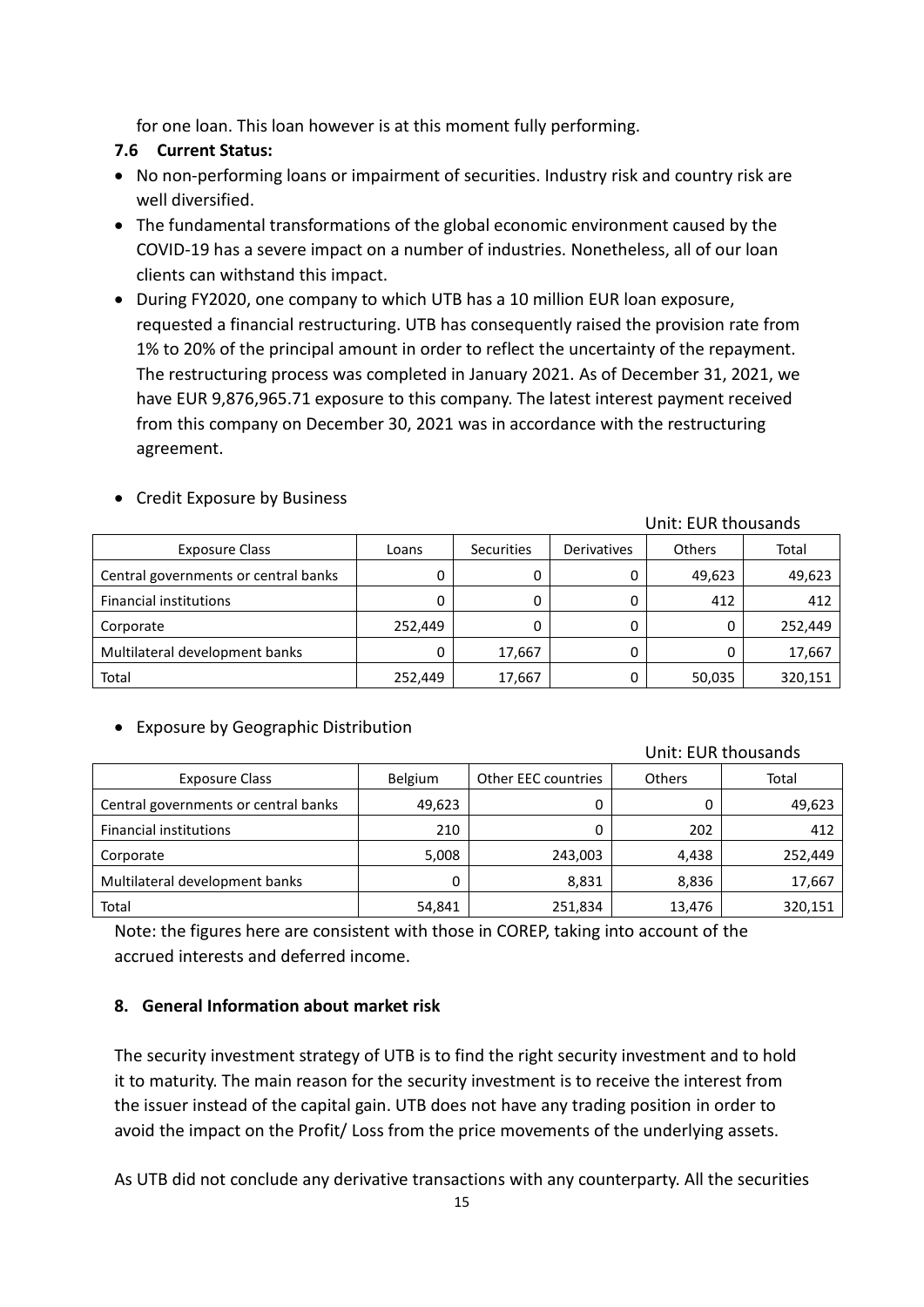are held to maturity and most of them are HQLA, resulting in a minimal market risk.

The only market risk UTB is exposed to is the foreign exchange risk. However, we set up a maximum foreign exchange position of EUR 400 thousand for each currency, which is monitored on a daily basis. This way, the fluctuations of the foreign exchange rates will not have much impact on the foreign exchange positions.

The risk appetite objectives related to market risk are as follows:

| <b>Principles</b> | <b>Rationale/Measures</b>                                              |  |  |  |  |  |  |
|-------------------|------------------------------------------------------------------------|--|--|--|--|--|--|
|                   | • UTB will not trade any derivatives instruments except for hedging    |  |  |  |  |  |  |
|                   | purpose.                                                               |  |  |  |  |  |  |
| Market Risk       | • UTB will make most of its securities investment in the banking book. |  |  |  |  |  |  |
|                   | • The securities portfolio maintained will be principally composed of  |  |  |  |  |  |  |
|                   | floating-rate notes to mitigate the interest rate risk.                |  |  |  |  |  |  |

### **9. General Information on Operational Risk**

Due to the nature of the operations and the limited transactions executed daily, UTB did not set up an integrated IT system to assist the monitoring of the operational risk. Every transaction and every voucher prepared is checked by at least 3 staff members, namely the Manager, the accountant, and another staff.

Due to our limited business scope and the cross-checking of all processes, the operational risk is limited. There was no major operational risk incident during 2021.

The risk appetite objective related to operation risk is as follows:

| <b>Principles</b> | <b>Rationale/Measures</b>                                                    |
|-------------------|------------------------------------------------------------------------------|
| <b>Operation</b>  | • For the severe major operational risk incident, the tolerance level is "0" |
| Risk              | cases.                                                                       |

### **10. Internal Capital Adequacy Assessment Process (ICAAP) Information**

#### **10.1 Legal Basis**

The objective of ICAAP is to address the capital requirements and the methodology on the calculation of exposures of different risk types and own funds. Also, UTB performs stress tests to evaluate capital buffers in relation to UTB's business and is reporting the result to the management in order for them to take the necessary measures if needed.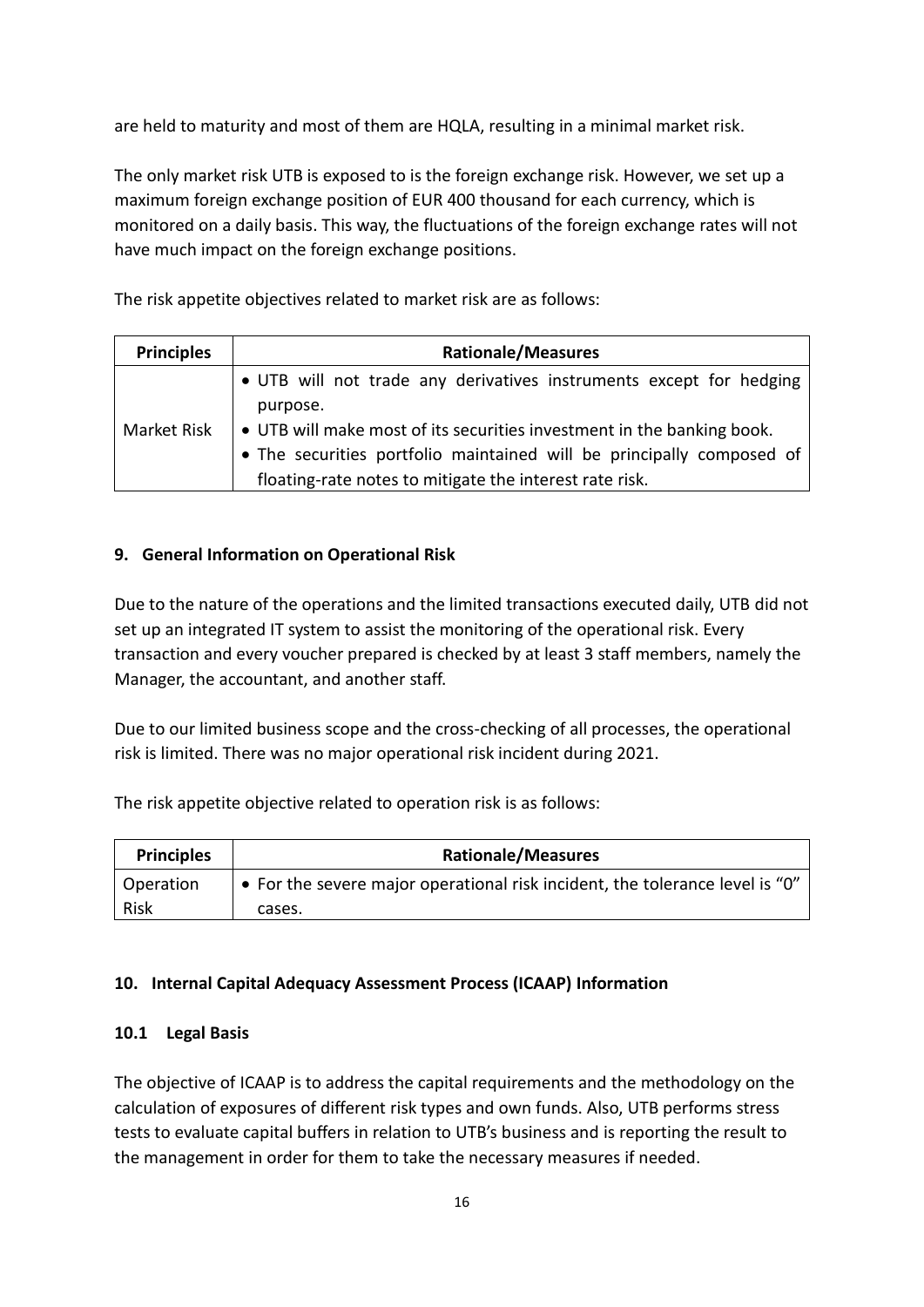For the capital adequacy assessment, UTB follows the Basel Regulation to perform risk assessment and capital adequacy, implementing the "Guidelines on ICAAP and ILAAP information collected for SREP purposes" on February 10, 2017 and the "NBB\_2017\_05 circular letter", which describes NBB's expectations regarding the regulatory requirements for equity and liquidity for less-important credit institutions.

UTB performs an Internal Capital Adequacy Assessment Process (ICAAP) based on its small size, limited activities, low risk profile, and straight forward business model.

# **10.2 Approach to assessing the adequacy of the internal capital**

#### **10.2.1 Internal Capital Adequacy Assessment Process**

UTB assesses the capital needs by taking the following steps:

- Step 1. Identify all risk types in relation to UTB's business.
- Step 2. Calculate regulated capital requirements (Pillar I) by adopting the Basel regulation. Further calculation process is described in a later section.
- Step 3. Identify other risk types in relation to UTB's business activities and calculate additional required capital (Pillar II) to cover such risks by using internal assessment.
- Step 4. Perform stress testing and scenario analysis to ensure meeting the capital requirements. If the result indicates insufficient capital to meet the requirements, a further assessment is required to determine whether additional capital has to be made.
- Step 5. Take environment risk factor into account. If any material environmental event has adversely impacted the business, UTB will further analyze if additional capital is required.
- Step 6. Derive capital adequacy by obtaining Tier 1 ratio and BIS ratio based on the previous steps.

### **10.2.2 Risk Types and the Methodology**

UTB initially identifies risk types to calculate capital requirements by following EU Capital Requirements Regulations announced on Jun 26, 2013. UTB classifies risk types into three categories: "Pillar 1", "Pillar 2", and "Environment".

- Pillar 1 refers to the capital requirement regulated by EU.
- Pillar 2 is the umbrella term for the rules governing UTB's ICAAP, which refers to UTB's internal requirement.
- Environment includes UTB's business, strategic, capital and model risk.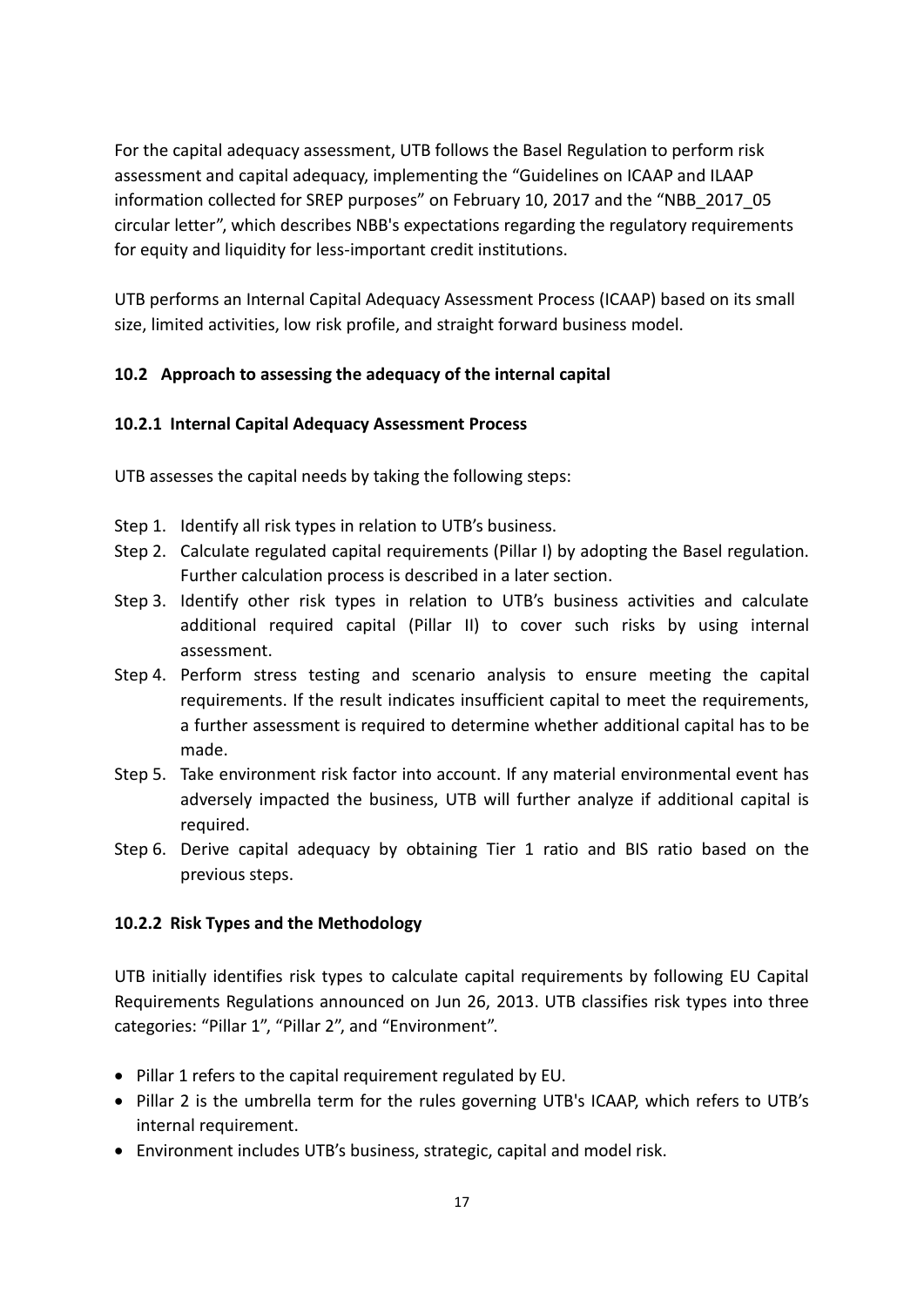The below chart illustrates all risk types and scope of each risk type in relation to UTB's business.

| <b>Categories</b> | <b>Risk Types</b>                                                               | <b>Materiality</b>  | <b>Explanations</b>                                                                                                                                                                                                                                                                                                                            |
|-------------------|---------------------------------------------------------------------------------|---------------------|------------------------------------------------------------------------------------------------------------------------------------------------------------------------------------------------------------------------------------------------------------------------------------------------------------------------------------------------|
|                   | Credit                                                                          | Material            | UTB measures three risk types by adopting the                                                                                                                                                                                                                                                                                                  |
| Pillar I          | Operational                                                                     | Material            | Standardized Approach or the Basic Indicator Approach                                                                                                                                                                                                                                                                                          |
|                   | Market                                                                          | Material            | for calculating the capital requirements.                                                                                                                                                                                                                                                                                                      |
|                   | Concentration                                                                   | Material            | UTB follows the recommendation from the European<br>Banking Authority and chooses the model used by<br>Swedish Financial Supervisory Authority to evaluate the<br>concentration<br>risk,<br>including<br>three<br>dimensions:<br>counterparty, industry, and country (or region).                                                              |
| Pillar II         | Remaining Risk after<br>application of Risk Not Material<br>lowering techniques |                     | UTB does not use any risk lowering technique to<br>mitigate its exposure.                                                                                                                                                                                                                                                                      |
|                   | Intra day                                                                       | <b>Not Material</b> | There is no intra-day risk of UTB. All transactions are<br>with same day value.                                                                                                                                                                                                                                                                |
|                   | Securitization                                                                  | Not Material        | There is no securitization in UTB.                                                                                                                                                                                                                                                                                                             |
|                   | Reputation                                                                      | Not Material        | UTB has no event of default, negative news or legal<br>issues since it was established.                                                                                                                                                                                                                                                        |
|                   | Interest<br>Risk<br>in<br><b>Banking Book</b>                                   | Not Material        | Most of UTB's assets and liabilities on the banking book<br>are floating rate linked to benchmark. Therefore, UTB<br>believes its Interest rate risk is not material.                                                                                                                                                                          |
| Other Pillar II   | Settlement                                                                      | Not Material        | There is no settlement risk for securities investment for<br>UTB. All of them are settled through a Clearing house<br>such as Clearstream. For the loan transactions, there<br>could be a limited settlement risk. To lower such risk,<br>UTB only participates in syndicated loans arranged by<br>large international financial institutions. |
|                   | Pensions                                                                        | Not Material        | UTB subcontracts HRM matters to Partena ASBL, so<br>there is no pension risk. Also, UTB has a small number<br>of employees, so the impact of pensions is considered<br>minimal. Furthermore, UTB does not have a private<br>pension fund for its employees.                                                                                    |
|                   | Insurance                                                                       | Not Material        | There is no insurance risk for UTB.                                                                                                                                                                                                                                                                                                            |
|                   | Liquidity                                                                       | Material            | Due to the full support of the shareholder banks, the<br>liquidity of UTB is sufficient to meet its obligations as<br>they fall due. Also, as of December 31, 2021, the LCR is<br>at 186.02%, which is higher than 100% stipulated by<br>the authority.                                                                                        |
| Environment       | <b>Business</b>                                                                 | <b>Not Material</b> | Compared with other commercial banks, the business<br>risk of UTB is low. This is because its daily activities are<br>less complicated and are only concentrated on deposit,<br>syndicated loans and securities investments.                                                                                                                   |
|                   | Strategic                                                                       | Not Material        | Given UTB's small size, few business lines, and simple                                                                                                                                                                                                                                                                                         |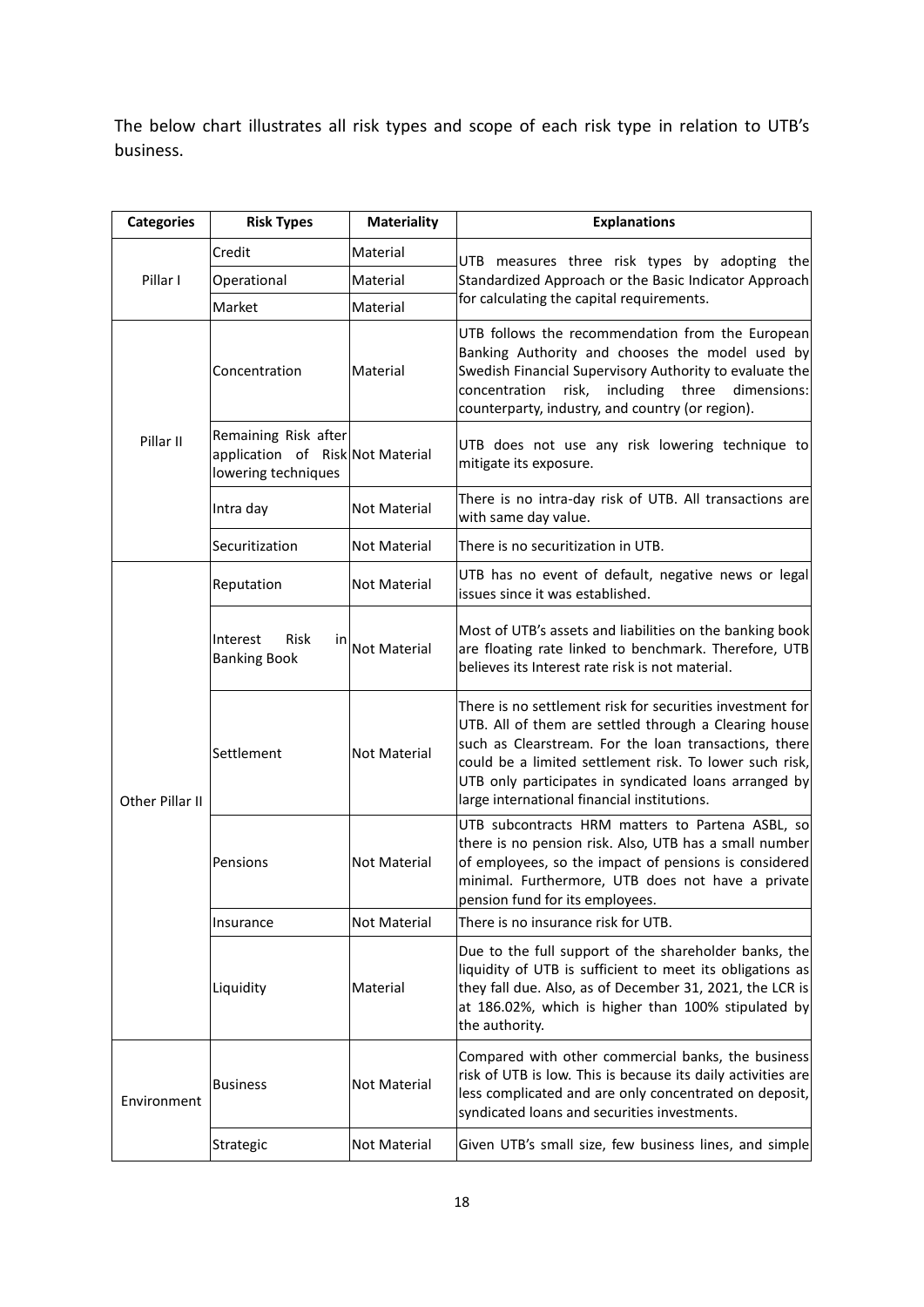|  | Capital | <b>Not Material</b> | operations, the strategic, capital, and model risks in<br><b>IUTB</b> are minimal. |                                                                                 |
|--|---------|---------------------|------------------------------------------------------------------------------------|---------------------------------------------------------------------------------|
|  |         | Model               | <b>Not Material</b>                                                                | UTB does not use complicated or in-house models to<br>lperform ICAAP and ILAAP. |

Because of UTB's small banking size and low volume of activities, UTB assumes there is no diversification impact among all of the risks.

For Pillar I, UTB measures three risk types by adopting the Standardized Approach or the Basic Indicator Approach for calculating the capital requirements. Furthermore, for Pillar II and other risks, UTB considers concentration risk in relation to credit risk to be more material compared to other risks, so it will be further assessed when conducting ICAAP.

#### **Credit Risk**

Credit risk is measured in a Standardized Approach, supported by external credit assessments. UTB's scope of credit risk consists of exposures to three categories: loan business, securities investment, and due from bank and NBB accounts.

 $\cdot$  Loan business:

This is the main credit risk since UTB's core business comes from loan activities. UTB's loan business has the following features:

- i. UTB has no retail business loans, but only corporate loans that consist of only two types of loans, syndicated and Schuldscheindarlehen loans.
- ii. Loans are primarily senior unsecured term loans with tenors ranging from three to seven years.
- iii. Most of UTB's loan customers are EU-based with no external ratings but with a satisfactory credit profile.

At the end of 2021, UTB has no problem or non-performing loans. Nevertheless, in case there is defaulted loan exposure, UTB will follow "the Guidelines on the application of the definition of default under Article 178 of Regulation (EU) No 575/2013" stipulated by EBA on 28/09/2016, to evaluate the credit risk.

• Securities investment:

UTB's securities investment remain at a low level. UTB focuses on medium-term bonds issued by financial institutions with external ratings above A-.

Due from banks and NBB accounts:

UTB's due from banks and NBB accounts are also at a low level. UTB currently has exposures in four currencies with six counterparties, all of which have an above Aexternal rating.

#### **Operational Risk**

For operational risk, UTB has no inadequate or failed internal processes, including system failures, employee errors, bank losses due to external events. Furthermore, UTB has not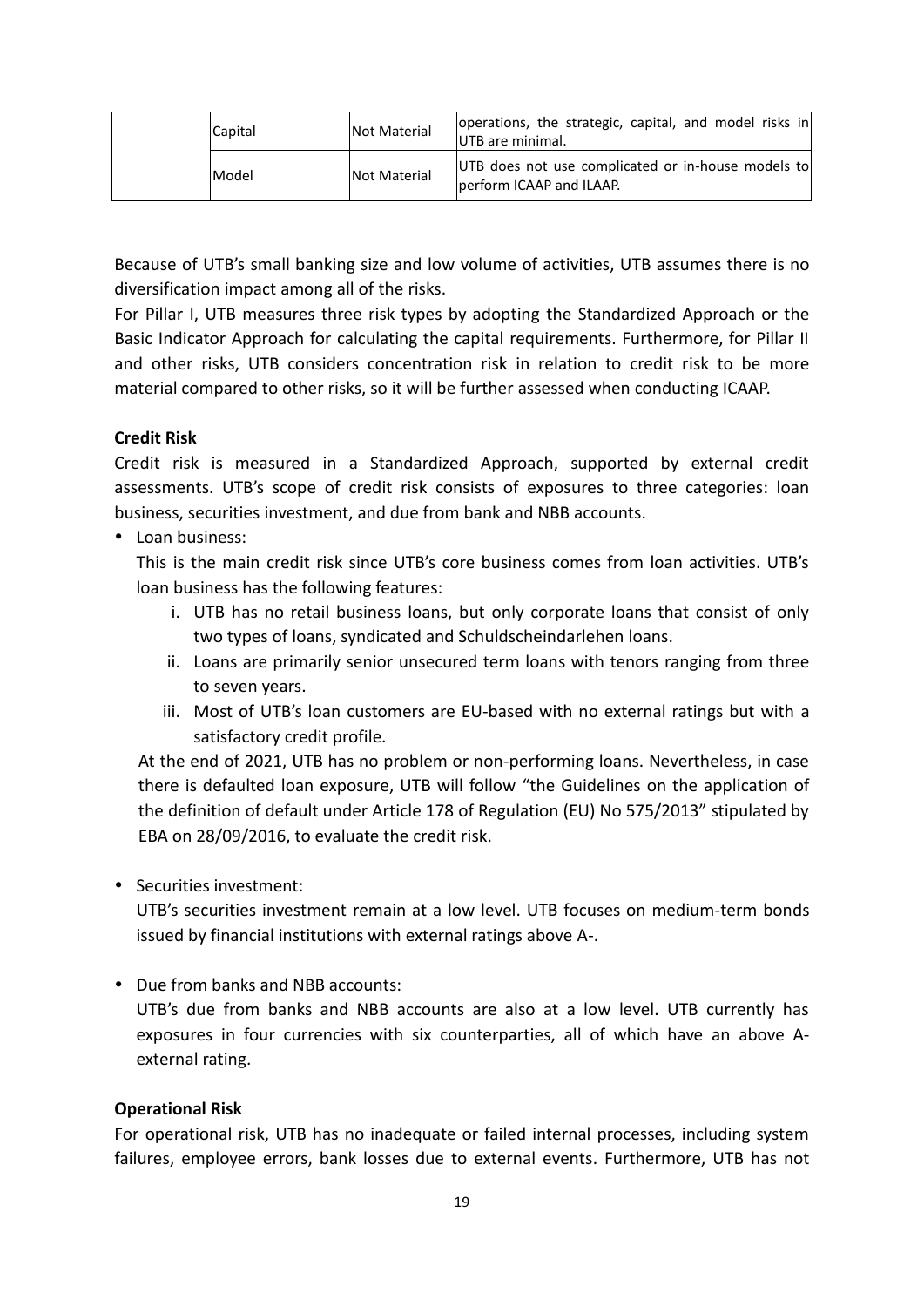been involved in any legal issue ever since it was established.

UTB's major business activities, compared with other commercial banks, are relatively simple and straightforward. For loan activities, UTB acts as participating bank in syndicated and Schuldscheindarlehen loans. Post-closing management is primarily conducted by the agent bank, substantially reducing UTB's administrative costs and errors. For deposit activities, most of the customers are staff of UTB and of the Taipei Representative Office ("TRO") in Brussels, vostro correspondent bank accounts from the parent company TCB and its overseas branches and from one corporate customer.

All administrative and operational personnel are well-trained and have banking experience for more than 10 years. Since UTB has fairly stable operating activities, a small number of employees, simple transactions as well as reliable counterparties, UTB measures operating risk by adopting the Basic Indicator Approach.

#### **Market Risk**

UTB's has no complicated activities or businesses related to future contracts, options, or any other derivative or commodity products. Besides, the securities investments are classified as held to maturity, without being valued at fair value through profit or loss. Thus, for market risk, UTB only takes foreign exchange risk into consideration.

#### **Concentration Risk**

The capital requirement for credit risk in Pillar I has been designed based on an assumption that the bank's credit portfolio is fully diversified in all dimensions. However, credit-related concentration risk arises when individual exposures, whose risk of default demonstrates a significant level of co-variation, are so great that the risk weights do not fully capture the risk of these exposures.

UTB follows the recommendation of the European Banking Authority and chooses the model used by Swedish Financial Supervisory Authority (FI hereunder) recommended by the European Banking Authority (Report on the peer review of the EBA guidelines on the management of concentration risk under the supervisory review process), to evaluate the concentration risk embedded in our assets portfolio. The concentration risk includes three dimensions: counterparty, industry, and country (or region).

UTB uses FI's model by adopting Standardized Approach to calculate the capital requirement for these three dimensions of concentration risk. The additional capital requirement for concentration risk, also regarded as Pillar II, is the aggregation of capital requirements in each dimension.

#### **10.3 The Result of ICAAP**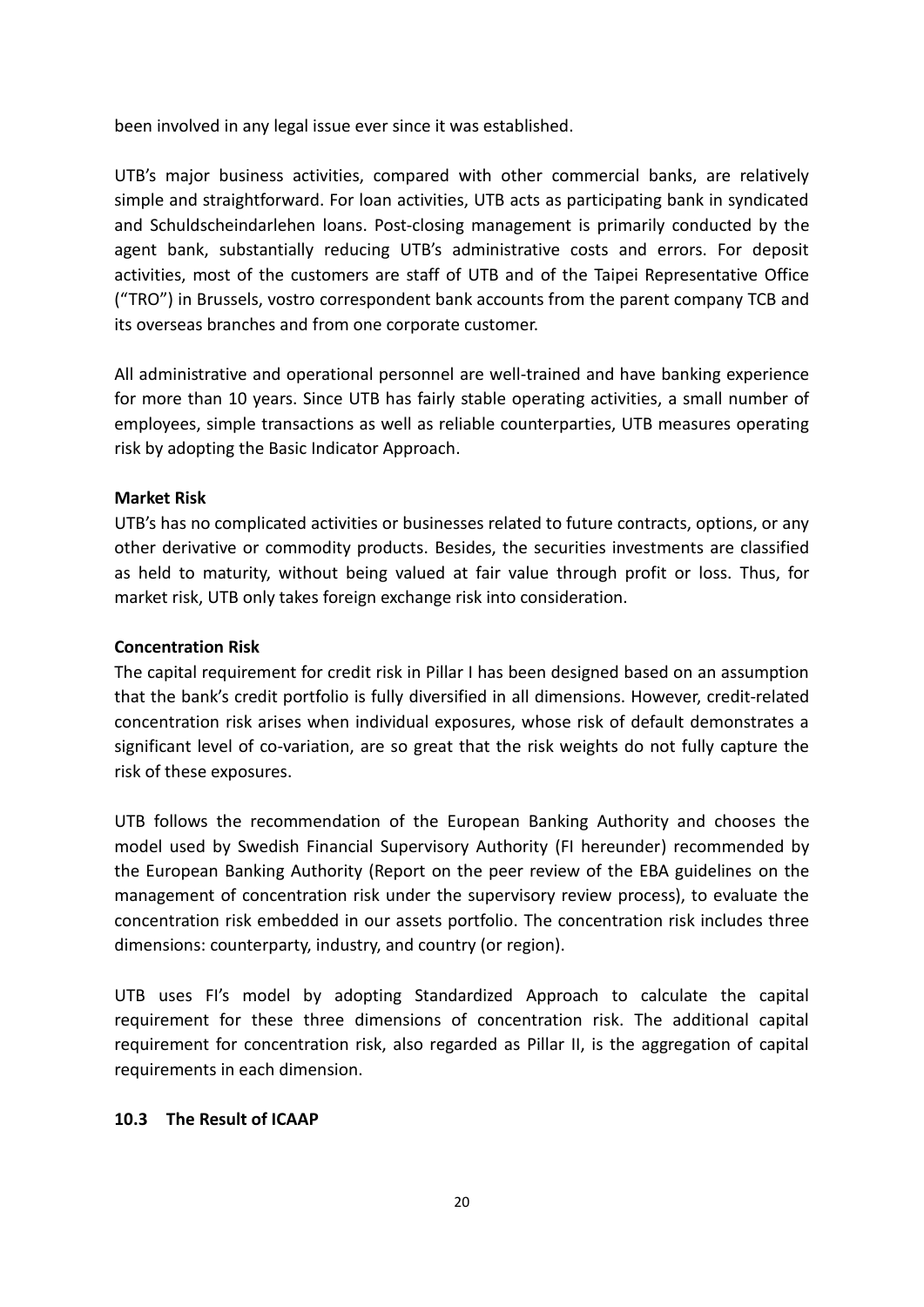|                                                 |                                                   | <b>Own Funds</b>              | Own Funds required Diversification |        |
|-------------------------------------------------|---------------------------------------------------|-------------------------------|------------------------------------|--------|
| <b>Categories</b>                               | <b>Type of Risks</b>                              | required by Pillar I by ICAAP |                                    | Impact |
| Pillar I                                        | Credit                                            | 20,202,463                    | 20,202,463                         | 0      |
|                                                 | Operational                                       | 685,330                       | 685,330                            |        |
|                                                 | Market                                            | 22,460                        | 22,460                             | 0      |
| Total Required Capital in Pillar I              |                                                   | 20,910,253                    |                                    |        |
| Pillar II                                       | Concentration                                     |                               | 1,275,214                          | 0      |
|                                                 | Remaining Risk after                              |                               |                                    |        |
|                                                 | application of Risk                               |                               | 0                                  | 0      |
|                                                 | lowering techniques                               |                               |                                    |        |
|                                                 | Intra day                                         |                               | 0                                  | 0      |
|                                                 | Securitization                                    |                               | 0                                  | 0      |
|                                                 | Total                                             |                               | $\mathbf 0$                        | 0      |
| Other Pillar II                                 | Reputation                                        |                               | 0                                  | 0      |
|                                                 | Interest Risk in Banking                          |                               |                                    |        |
|                                                 | <b>Book</b>                                       |                               | 0                                  | 0      |
|                                                 | Settlement                                        |                               | 0                                  | 0      |
|                                                 | Pensions                                          |                               | 0                                  | 0      |
|                                                 | Insurance                                         |                               | 0                                  | 0      |
|                                                 | Liquidity                                         |                               | 0                                  | 0      |
|                                                 | Total                                             |                               | 0                                  | 0      |
| Environment                                     | <b>Business</b>                                   |                               | 0                                  | 0      |
|                                                 | Strategic                                         |                               | 0                                  | 0      |
|                                                 | Capital                                           |                               | 0                                  | 0      |
|                                                 | Model                                             |                               | 0                                  | 0      |
|                                                 | Total                                             |                               | 0                                  | 0      |
|                                                 |                                                   |                               | 0                                  | 0      |
| Adaptation should the bank try to diversify the |                                                   |                               | 0                                  |        |
| risks mutually                                  |                                                   |                               |                                    |        |
| Supplementary Capital for stress covering       |                                                   |                               | 0                                  |        |
| Total ICAAP capital                             |                                                   |                               | 22,185,467                         |        |
|                                                 | Total Own Funds at the end of the year            | 71,316,366                    | 71,316,366                         |        |
|                                                 | Available capital (following internal definition) |                               | 71,316,366                         |        |
| Remainder                                       |                                                   | 50,406,113                    | 49,130,899                         |        |

As of the end of 2021, UTB's Own Funds were EUR 71.3 million, an excess of EUR 50.4 million of the required capital in Pillar I, and also an excess of EUR 49.1 million of the required capital in ICAAP.

As a result, UTB's capital is substantially adequate to cover all types of risks.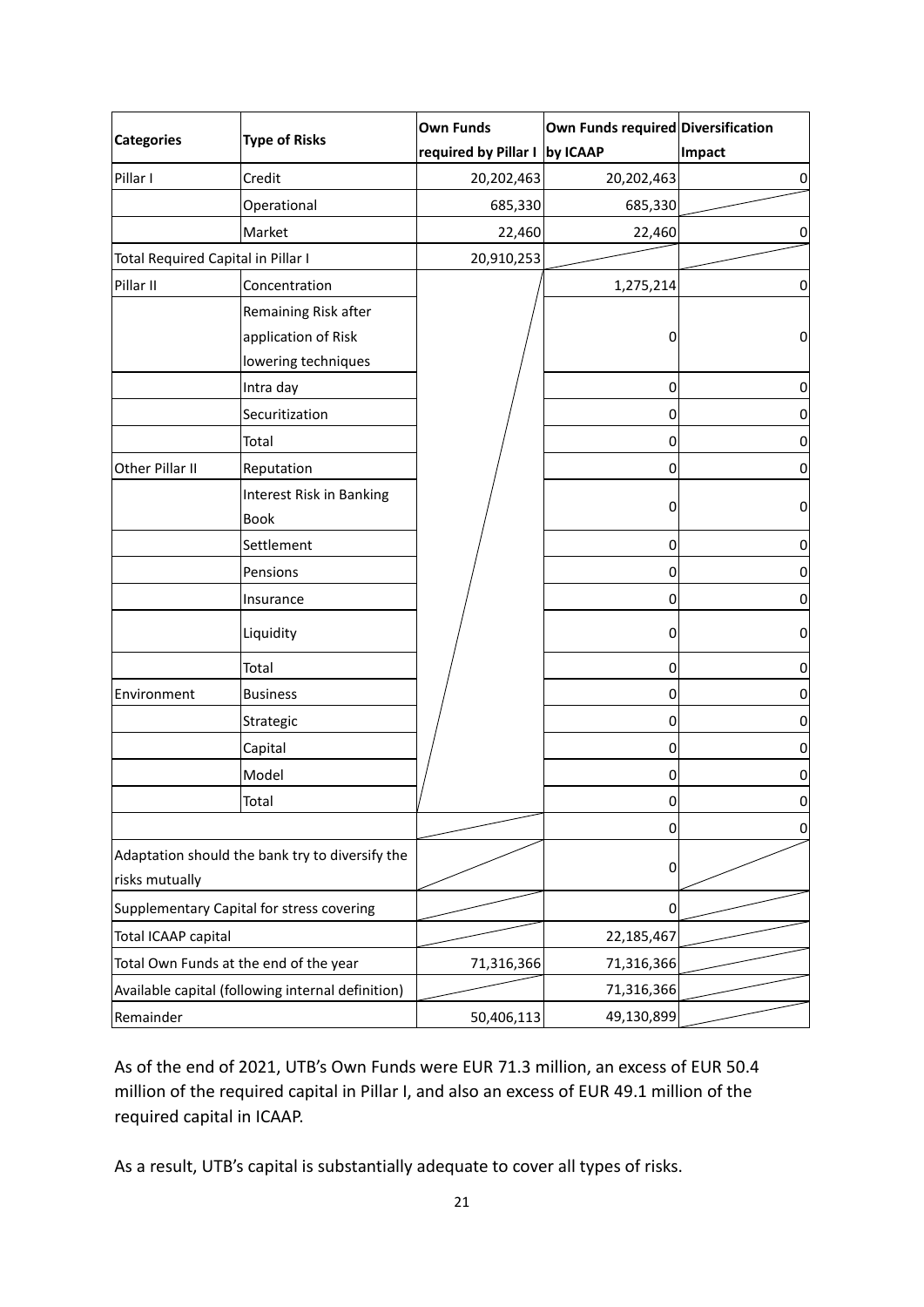### **11. Liquidity Risk Management**

## **11.1 Introduction**

Reference is made to NBB 2018 11 circular letter. Based on its small size, limited activities, low risk profile, and straight forward business model, UTB has performed an Internal Liquidity Adequacy Assessment Process (ILAAP) to meet the needs in the next 30 days in different scenarios.

UTB's ILAAP is performed on a quarterly basis. The result is submitted to the management committee for approval.

The ILAAP report contains UTB's business model, liquidity management, financing plan, and stress test.

# **11.2 Risk Appetite Framework**

Reference is made to point 10 under NBB\_2018\_11 circular letter. The Risk Appetite Framework (RAF) dashboard contains the risk appetite, the risk indicators, the associated limits, and the level of the indicators on the reference date.

UTB's risk appetite framework regarding the liquidity contains the following:

# **11.2.1 Major Risk Management Indices**

As of Dec. 31 2021, all of the indicators are above the determined value.

| <b>Risk Management Index</b>                                             | <b>Evaluation Index</b> | <b>Value</b> | Status*  | Memo                                            |
|--------------------------------------------------------------------------|-------------------------|--------------|----------|-------------------------------------------------|
| Liquidity Risk                                                           |                         |              |          |                                                 |
| Liquidity Coverage Ratio (LCR)                                           | $\geq$ 100%             | 186.02%      | $\left($ | <b>NBB</b><br>Regulation                        |
| $(1)$ Net cash flow within 30 days<br>to total assets: more than<br>-50% | $>$ -50%                | 0.4%         |          |                                                 |
| Stable<br><b>Funding</b><br><b>Net</b><br>Ratio<br>(2)<br>(NSFR)         | $\geq$ 100%             | 100.98%      |          | <b>EU Capital</b><br>requirements<br>regulation |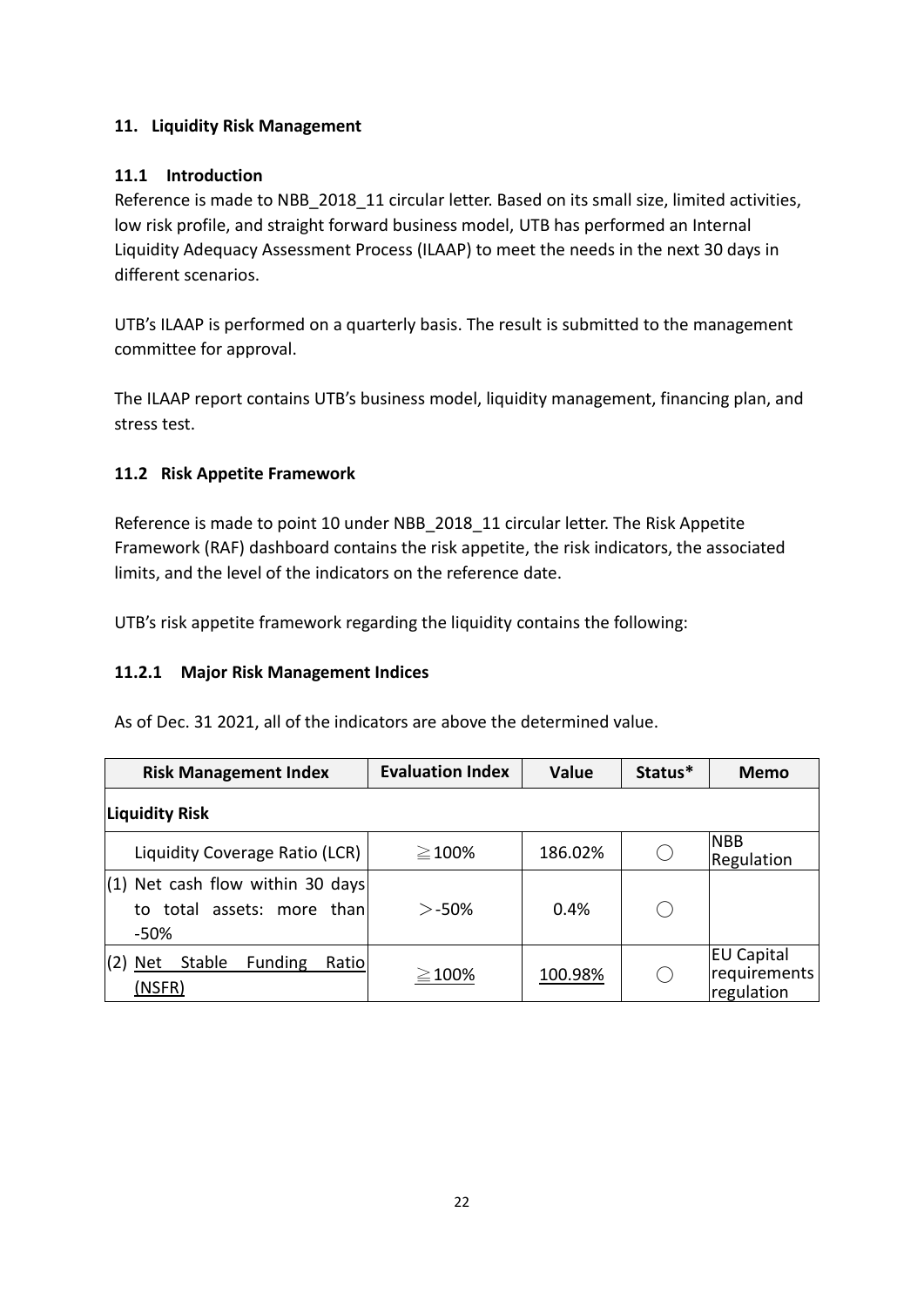#### **11.2.2 Recovery Plan**

| <b>Indicators</b> | <b>Minimum</b><br><b>Requirement by</b><br>regulations | <b>Recovery</b><br>Plan<br><b>Threshold</b> | Early<br><b>Warning</b><br><b>Threshold</b> | As of<br>31.12.2021 | Compliance   |
|-------------------|--------------------------------------------------------|---------------------------------------------|---------------------------------------------|---------------------|--------------|
| LCR               | 100%                                                   | <101%                                       | <103%                                       | 186.02%             | All Complied |

As of Dec. 31 2021, The LCR is above the determined value in the recovery plan.

#### **11.3 Financing Plan**

#### **11.3.1 Funding Source**

UTB mainly relies on the following financing sources to support its business.

• Call loan from money market as of the reference date.

| Counterparty                          | <b>CCY</b>               | Line of Credit      | <b>Tenor</b>    | Memo                                    |
|---------------------------------------|--------------------------|---------------------|-----------------|-----------------------------------------|
| Taiwan Cooperative Bank (TCB)         | All <sup>1</sup>         | USD 480 million     | Within 6 months | Parent Bank owning<br>90.02% of UTB     |
| Land Bank of Taiwan                   | <b>EUR</b><br><b>USD</b> | USD 50 million      | Within 6 months | Shareholder Bank<br>owing 4.99% of UTB  |
| Bank of Taiwan <sup>1</sup>           | <b>EUR</b><br><b>USD</b> | EQ USD 73.4 million | Within 6 months | Shareholder Bank<br>owing 4.99% of UTB  |
| Central Bank of Taiwan                | <b>USD</b>               | (see note 2)        | Within 6 months | $\overline{\phantom{a}}$                |
| Mega International Commercial<br>Bank | <b>EUR</b><br><b>USD</b> | USD 70 million      | Within 6 months | New counterparty<br>established in 2021 |
| Shizuoka Bank (Europe) S.A.           | <b>EUR</b>               | EQ USD 17 million   | Within 6 months | New counterparty<br>established in 2021 |

1. Bank of Taiwan includes Taipei HO, London Branch, and Hong Kong Branch.

2. UTB shares the same line ne of credit as TCB with the Central Bank of Taiwan.

#### • Long-term Funding

In order to comply with NSFR, on 24 November 2020, UTB has renewed and entered into a 5-year revolving credit facility with its parent company, TCB, for a total amount of EUR 300 million equivalents. According to the credit agreement, during the period of the facility, UTB is only required to make interest payment. The principal shall only be paid on the final maturity date (5 year from the signing).

Besides, UTB applied for a 3-year EUR 70 million long-term credit facility with CTBC Bank in 2021. The facility contract was signed on 26 Jan. 2022 and has been fully drawn during the first quarter of 2022.

#### **11.3.2 Funding Strategy**

• Starting from the end of Jan 2021 prior to the implementation of NSFR, UTB has drawdown the long-term facility and gradually, month by month, repaid call loans to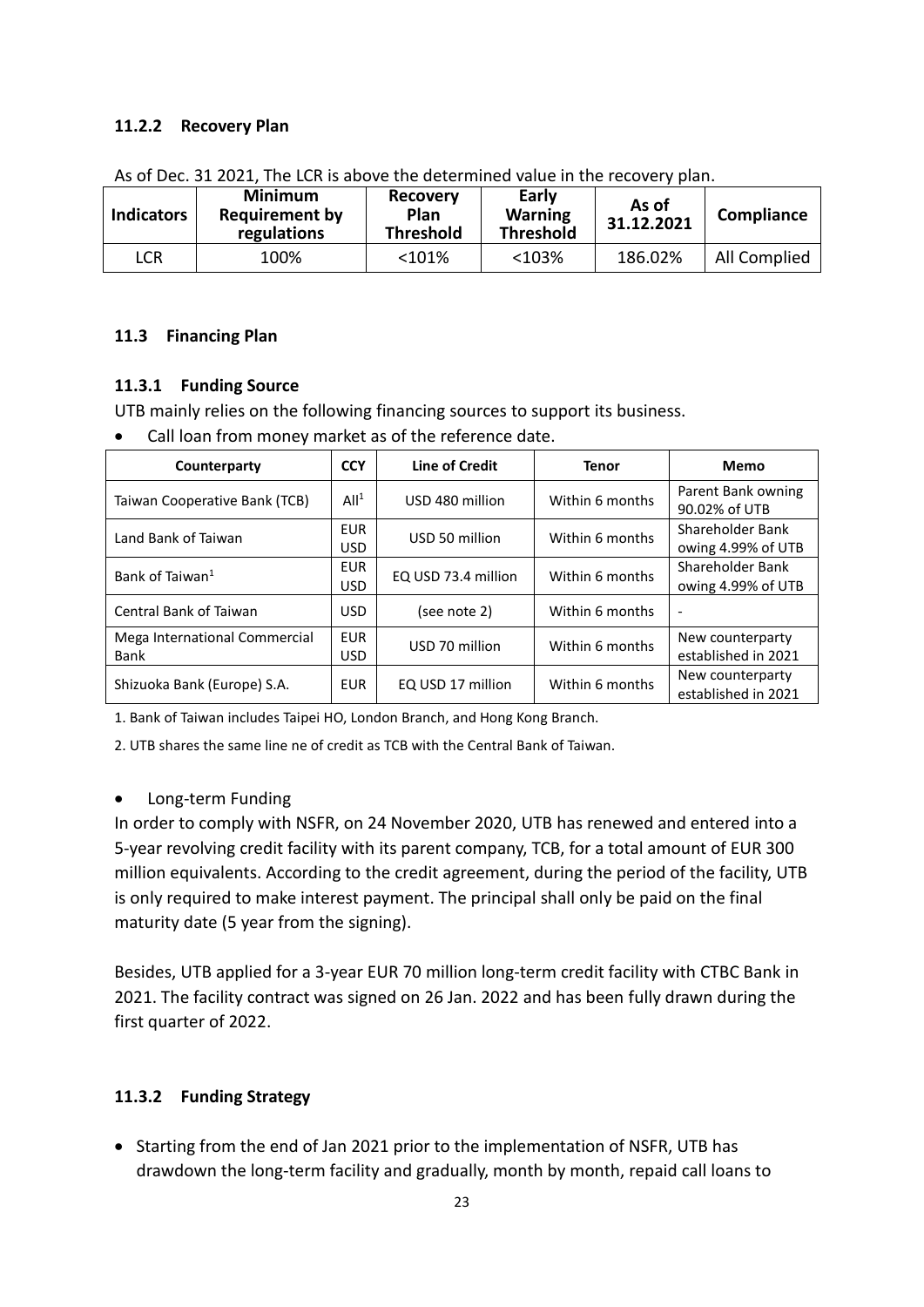achieve NSFR >100%.

- It is expected that there is still room for UTB to borrow money from the call loan market. By doing so, UTB can reduce the interest burden as a result of the NSFR Facility.
- To keep diversification as to the sources of funding, UTB intends to maintain the call loans from the Central Bank of Taiwan, Land Bank of Taiwan and Bank of Taiwan. In 2021, UTB has sought for more counterparties, such Mega International Commercial Bank, and Shizuoka Bank.
- To enhance NSFR, UTB has taken corporate customers into consideration. In Nov 2020, one new corporate has opened current/time deposit accounts with us. One of UTB's strategies is to attract more corporate customers with time deposits for longer periods (at least 2 years).
- UTB will also seek the possibility to get short-term funding locally. In addition, to reduce the funding cost, UTB will strive for other sources of long-term funding through various channels.

# **11.4 Stress Test Methodology**

### **11.4.1 Scope and Considerations**

- All-important cash related items on the financial statement must be included.
- Non-cash items, such as Internal Security Fund, is excluded.
- Clients are divided into two types: individual and wholesale.
- All currencies used in the balance sheet will be present.
- Accrual interest receivable is only included until the reference date. For the purposes of simplicity and being conservative, cash inflow of accrual interest receivable is placed at 6 months period regardless of whether it will be received in next 3 month (mostly for USD dominated assets) or 6 months (mostly for EUR dominated assets).
- Accrual interest payable (call loan and time deposit) is calculated until the maturity date to maximize the possible outflow payment.
- Account Payable VAT is placed at 1 month period, since it is UTB's practice to pay VAT collected from customers the next month.
- Equity is set in the period of over 5 years, because since the establishment of UTB in 1992, UTB never distributes any dividend to shareholders. Instead, the main shareholder keeps increasing UTB's capital in response to market condition and business development.

### **11.4.2 The Process and Steps**

To identify whether current liquidity management is sufficient, the following steps are used:

- Identifying of all the risk factors for liquidity.
- Building up a maturity profile based on contractual facts. The template UTB uses is from the National Bank of the Netherlands.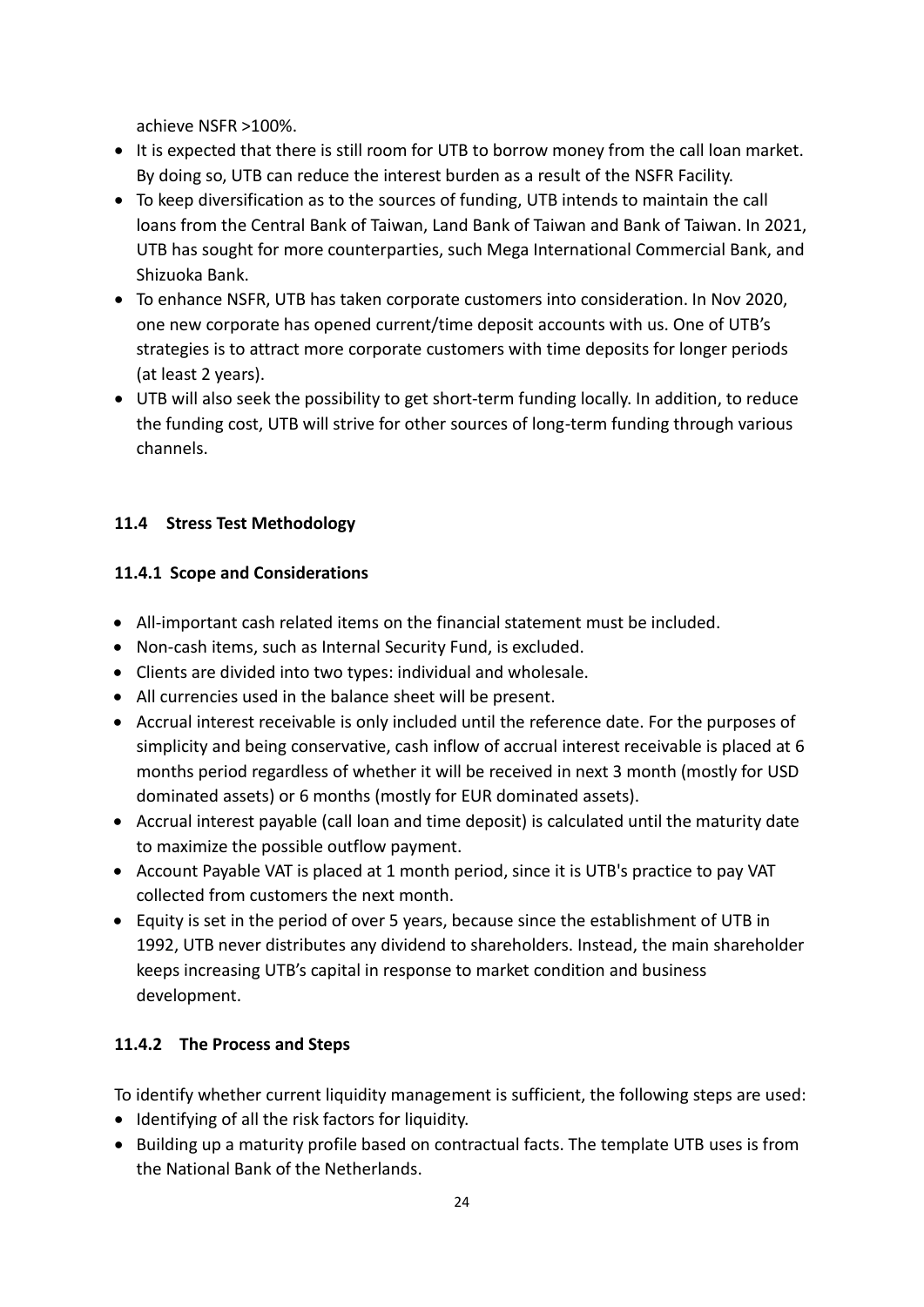- Setting up behavioral scenarios. Three scenarios: Base, Medium, Severe, are set to simulate possible market conditions. The assumptions used in the Base scenario are the same as those when calculating the LCR.
- Checking cumulative differences between inflow and outflow. UTB must pass for first 30 days regardless of the different scenarios.

# **11.4.3 Risk Factors for Liquidity**

It is clear that without TCB's support, UTB could not have developed its business in a sustainable path since 1993. UTB considers the funding source from TCB to be stable and secure. The possibility that UTB may not get support from TCB shall be ruled out for the following reasons:

- TCB has given strong and consistent support to UTB's development since its establishment.
- The key risk lies on whether TCB can still support UTB's liquidity under severe condition. According to the S&P credit rating report dated 17 January 2019, S&P grants the TCB issuer credit rating as A/Stable/A-1. The main concern from S&P is TCB's implicit support from the Taiwan government, in view of TCB's high systemic importance to the Taiwanese banking system.
- Taiwan Cooperative Bank has a strong linkage to the Taiwan government, and the government has a dominating influence on the appointment of the bank's senior management. Taiwan Cooperative Bank also fulfills central banking functions for Taiwan's community level financial institutions and credit cooperatives.

Therefore, we believe UTB can still receive liquidity from TCB during severe market condition. The scenarios rule out the possibility that UTB is unable to receive funding from TCB.

# <span id="page-27-0"></span>**11.4.4 Risk Factors Summarized Table**

The following table shows the percentage assigned to specific items to determine cash inflow/ outflow in the first 30 days from reference date. Three different scenarios are presented.

| No. | Inflow Items                              | <b>Base</b> | <b>Medium</b> | Severe | <b>Memo</b>                                                         |
|-----|-------------------------------------------|-------------|---------------|--------|---------------------------------------------------------------------|
|     | Cash                                      | 100%        | 100%          | 100%   | Cash in other banks is assumed to be accessed<br>immediately.       |
|     | Reserve in NBB (minus<br>minimum reserve) | 100%        | 100%          | 100%   | Cash in NBB is assumed to be accessed<br>limmediately.              |
|     | Security<br>(qualified for HQLA)          | 100%        | 99%           | 98%    | HQLA security is assumed to be put into liquidity<br>in T+2 period. |

Unit: %

Unit: %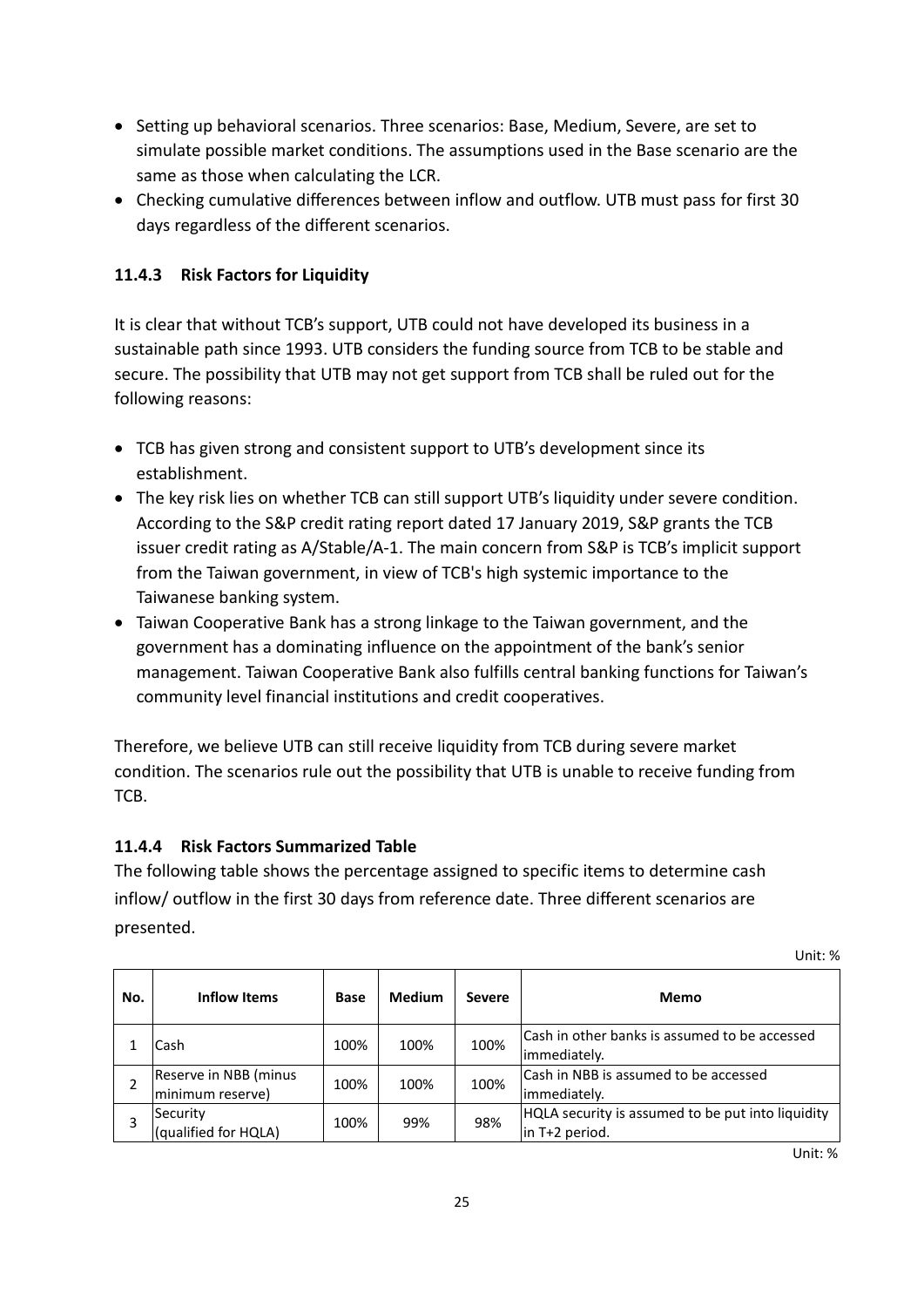| No. | <b>Outflow Items</b>                                        | <b>Base</b> | <b>Medium</b> | <b>Severe</b> | Memo                                                                                                                                                                                 |
|-----|-------------------------------------------------------------|-------------|---------------|---------------|--------------------------------------------------------------------------------------------------------------------------------------------------------------------------------------|
| 4   | <b>Retail - Current Account</b><br><b>EUR</b>               | 5%          | 10.00%        | 15%           | % of current account which will be drawn<br>immediately. The rest will be placed on the 6-<br>month period.                                                                          |
| 5   | Retail - Time Deposit EUR                                   | 5%          | 10.00%        | 15%           | % of time deposit due in next 30 days which is<br>considered as outflow. The rest will be placed on<br>the 6-month period.                                                           |
| 6   | Retail - Current Account<br><b>USD</b>                      | 10%         | 12.50%        | 15%           | % of current account which will be drawn<br>immediately. The rest will be placed on the 6-<br>month period.                                                                          |
| 7   | Retail - Time Deposit USD                                   | 10%         | 12.50%        | 15%           | % of time deposit due in next 30 days which is<br>considered as outflow. The rest will be placed on<br>the 6-month period.                                                           |
| 8   | Wholesale - Current<br><b>Account EUR</b>                   | 25%         | 27.50%        | 30%           | % of current account of other financial institution<br>which will be drawn immediately. The rest will be<br>placed on the 6-month period.                                            |
| 9   | Wholesale<br>Non-operational-<br><b>Current Account EUR</b> | 40%         | 42.50%        | 45%           | % of current account of other financial institution<br>which will be drawn immediately. The rest will be<br>placed on the 6-month period.                                            |
| 10  | Undrawn committed<br>credit facilities                      | 10%         | 15.00%        | 20%           | % of committed credit facilities which will be<br>drawdown in next 30 days, assume it will be<br>drawn in 2nd business day (T+2). We assume it<br>will be repaid in 12-month period. |

Unit: Euro Million

| No. | Other Items<br>Amount              |      | Memo                                                                               |  |  |
|-----|------------------------------------|------|------------------------------------------------------------------------------------|--|--|
| 11  | Minimum Reserve<br>required by NBB | 3.00 | This amount cannot be used while considering reserve at NBB as<br>HQLA in 30 days. |  |  |
| 12  | Off B/L: committed credit<br>lline | 0    | So far, UTB does not have any client with a revolving credit line.                 |  |  |

#### <span id="page-28-0"></span>**11.5 Result of Stress Test**

Taking into consideration only the contractual facts and considering that UTB has converted a large portion short-term funding to long-term funding to support its long-term assets, UTB can survive up to 30 calendar days.

The stress test results under the base, medium and severe scenarios show that UTB has sufficient liquidity on hand to survive for up to 2 months. The Management Committee believes the current liquidity management process is sufficient.

#### **12 Remuneration Policy**

UTB's remuneration policy is approved by the Board of Directors. As a general rule, no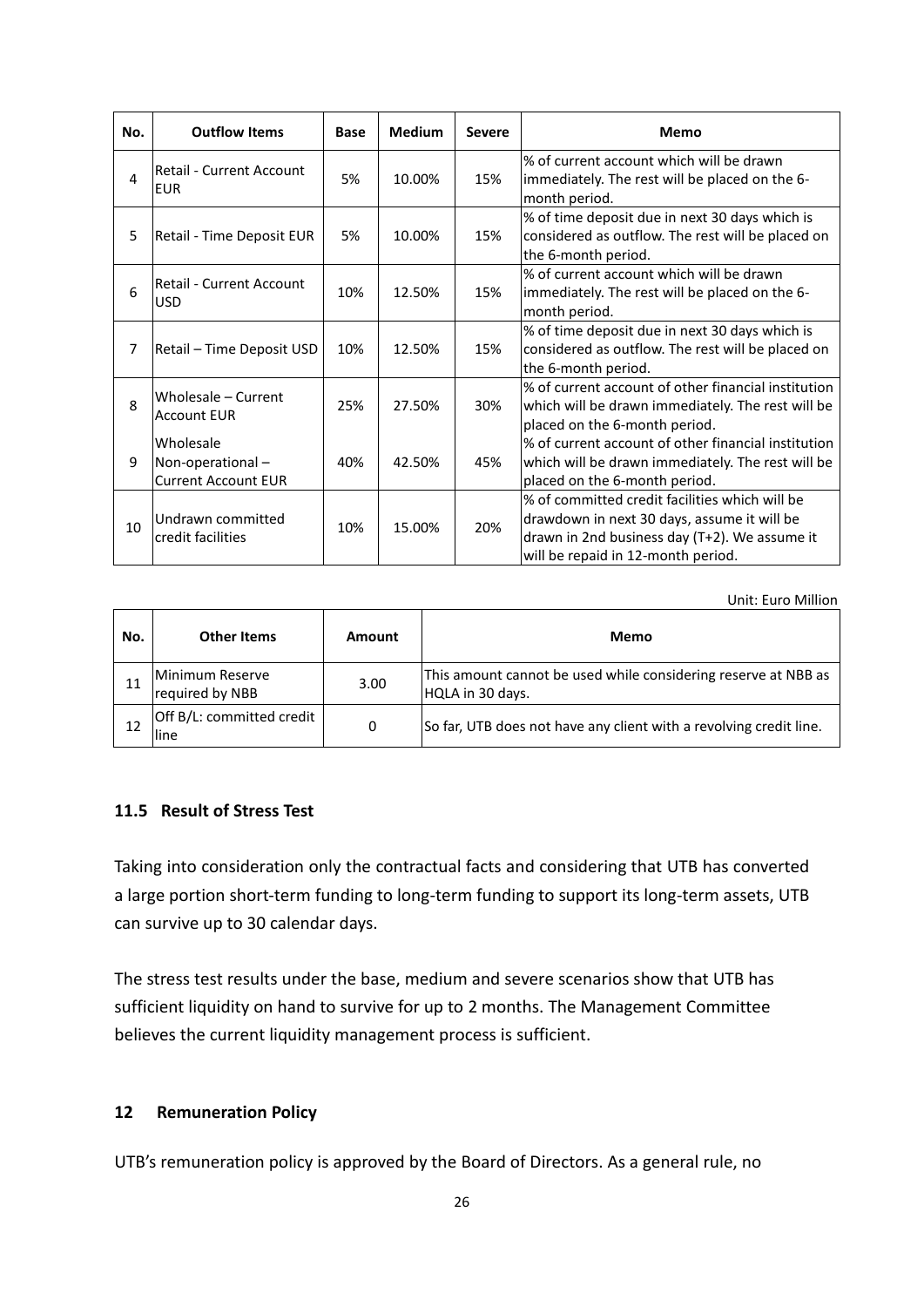variable remuneration such as premiums or bonuses are granted in function of performance criteria. The remuneration policy does not stimulate to take excessive risks as it is not based on given turnover figures, nor on a risk-taking policy. The non-executive directors do not receive remuneration. The executive directors are paid a salary.

Further, concerning the directors, the Corporate Governance Memorandum emphasizes that "the office of all Directors will be performed gratuitously, except for the mandate of the executive directors ". The executive directors are paid under their management functions instead of being the directors.

In accordance with the Article 1 of Annex II of the Belgian Banking Law of 24 April 2014, the variable remuneration has to be limited to the highest of the 2 following amounts:

- 1. 50 % of the fixed remuneration
- 2. Euro 50,000. under the condition that this amount cannot be higher than the fixed salary.

There is a possible exemption with regard to deferred payments and financial instruments as long as the Euro 50,000 does not represent more than 1/3 of their annual remuneration.

As the office of all Directors is performed gratuitously, below is the disclosure of the remuneration to the management function.

| LO KLIVII - KCHIUHCIAGOH AWATUCU IOI GIC HHAHGIAI YCAI<br>UIIIL. LUI\ THUUSAHUS |                                                   |                |                 |            |  |  |
|---------------------------------------------------------------------------------|---------------------------------------------------|----------------|-----------------|------------|--|--|
|                                                                                 | <b>MB</b>                                         | <b>MB</b>      | Other<br>senior | Other      |  |  |
|                                                                                 | Supervisory                                       | Management     | management      | identified |  |  |
|                                                                                 | function                                          | function       |                 | staff      |  |  |
| Number of identified                                                            |                                                   | $\mathfrak{p}$ |                 |            |  |  |
| staff                                                                           |                                                   |                |                 |            |  |  |
| fixed<br>Total                                                                  |                                                   | 167            |                 |            |  |  |
| remuneration                                                                    |                                                   |                |                 |            |  |  |
| Of which: cash-based                                                            |                                                   |                |                 |            |  |  |
| Of which: shares or                                                             |                                                   |                |                 |            |  |  |
| equivalent ownership                                                            |                                                   |                |                 |            |  |  |
| interests                                                                       |                                                   |                |                 |            |  |  |
| Of which: share-linked                                                          |                                                   |                |                 |            |  |  |
| instruments<br>or                                                               |                                                   |                |                 |            |  |  |
| non-cash                                                                        |                                                   |                |                 |            |  |  |
|                                                                                 |                                                   |                |                 |            |  |  |
| Of<br>which:                                                                    |                                                   |                |                 |            |  |  |
|                                                                                 |                                                   |                |                 |            |  |  |
| Of which: other forms                                                           |                                                   |                |                 |            |  |  |
| Number of identified                                                            |                                                   | $\mathfrak{p}$ |                 |            |  |  |
| staff                                                                           |                                                   |                |                 |            |  |  |
| variable<br>Total                                                               |                                                   | 40             |                 |            |  |  |
| remuneration                                                                    |                                                   |                |                 |            |  |  |
| Of which: cash-based                                                            |                                                   |                |                 |            |  |  |
| Of which: deferred                                                              |                                                   |                |                 |            |  |  |
| Of which: shares or                                                             |                                                   |                |                 |            |  |  |
|                                                                                 | equivalent<br>instruments<br>other<br>instruments |                |                 |            |  |  |

**EU REM1 - Remuneration awarded for the financial year** unit: EUR Thousands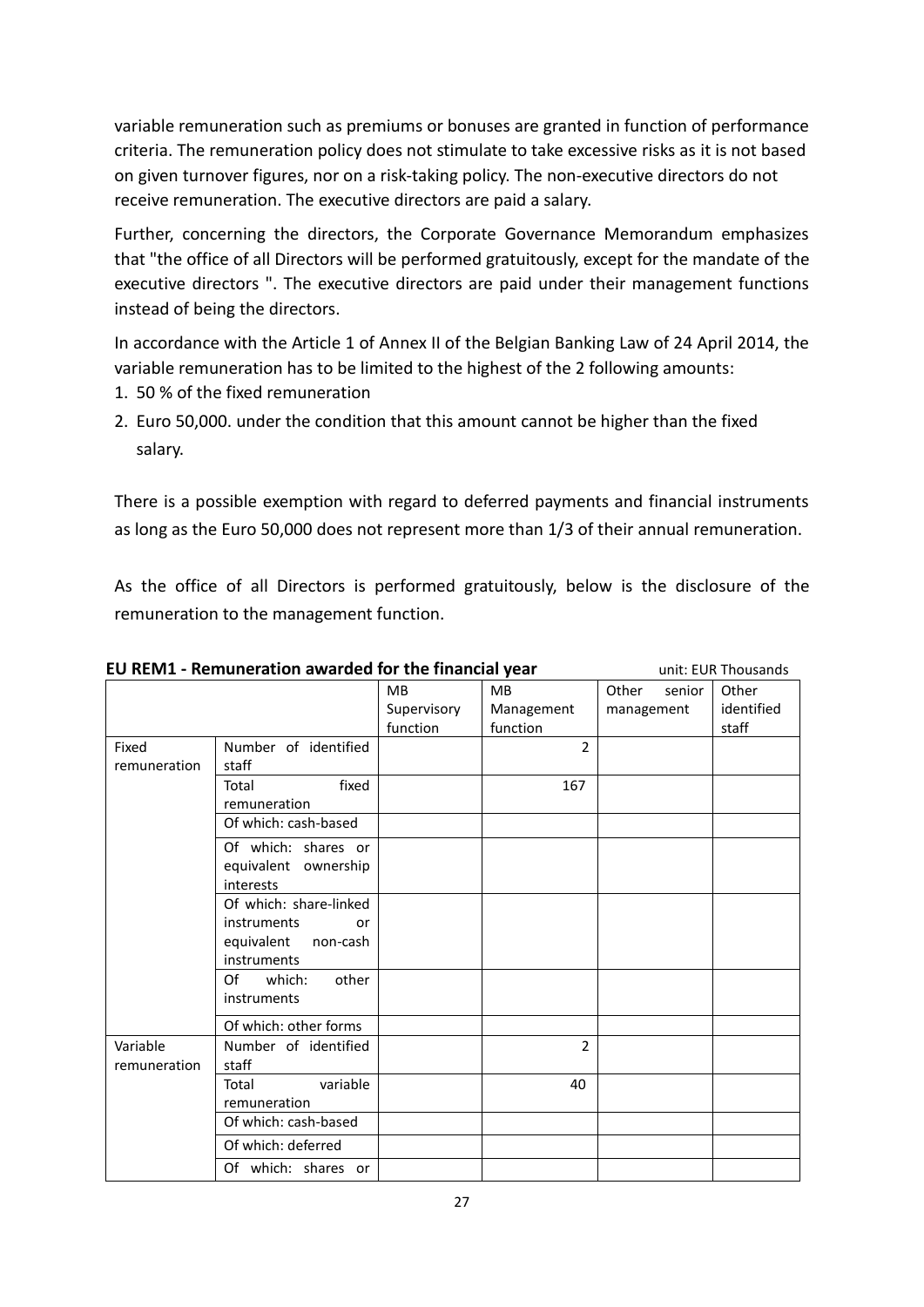|                               | equivalent ownership<br>interests                                                 |     |  |
|-------------------------------|-----------------------------------------------------------------------------------|-----|--|
|                               | Of which: deferred                                                                |     |  |
|                               | Of which: share-linked<br>instruments<br>or<br>equivalent non-cash<br>instruments |     |  |
|                               | Of which: deferred                                                                |     |  |
|                               | which:<br>other<br>Of a<br>instruments                                            |     |  |
|                               | Of which: deferred                                                                |     |  |
|                               | Of which: other forms                                                             |     |  |
|                               | Of which: deferred                                                                |     |  |
| Total remuneration $(2 + 10)$ |                                                                                   | 207 |  |

Since there is no "Special payments to staff whose professional activities have a material impact on institutions' risk profile", "deferred remuneration" and "remuneration of 1 million EUR or more per year", we do not provide table REM2, REM3 and REM4.

#### **13 Corporate Governance**

#### **13.1 Policy related to the structure and the working of the management entities**

It is a longstanding and continuing policy of the 3 shareholders to appoint at UTB's management entities (Board of Directors and Management Committee) officers with a long track record and experience in the international sphere. They are appointed every 3 years by the General Shareholders' Meeting.

**The Chairman of the Board** will be proposed by the Taiwan Cooperative Bank given their major involvement in UTB. His selection will always be based on his general and international experience and be in line with his responsibilities at TCB. This latter (TCB) will decide on this point taking into account the need for the Board to preserve the continuity and the efficiency that is necessary to exercise their monitoring function efficiently.

**The other non-executive Directors** will be selected by each shareholder, taking into account their international experience and their actual responsibilities that will be in line with their directorship. Every shareholder will decide with the same objectives as for the Chairman of the Board.

**Independent Directors:** The 2 non-executive Directors appointed by the 2 minority shareholders can be considered as independent, pursuant to Article 5, 11 and 526ter of the Belgian Company Code. This was confirmed by our external lawyer and was communicated to the NBB.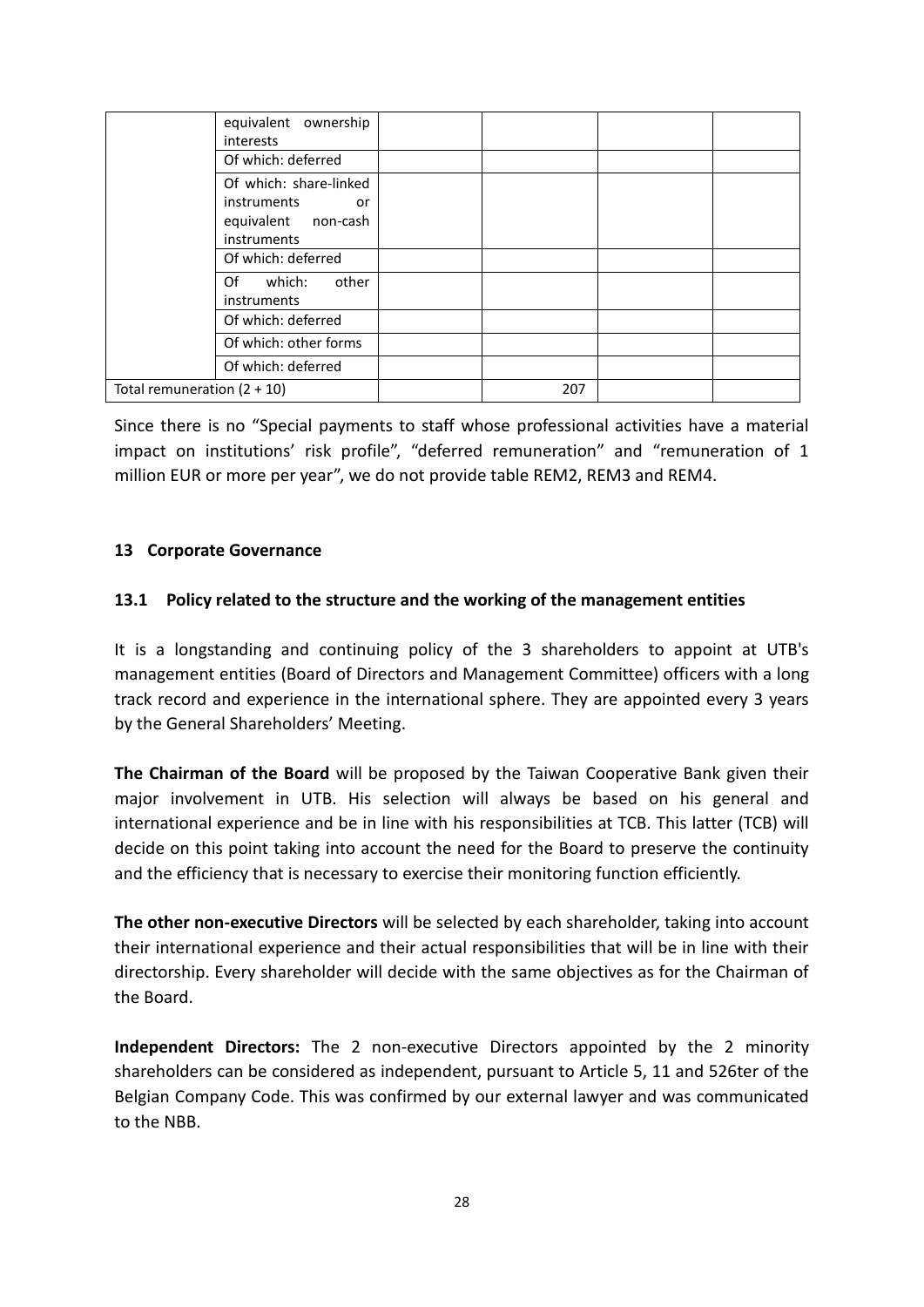**The two executive Directors** in the Management Committee having a proven successful business track record are given a mandate that will normally be of at least 3 years. Their selection is under the responsibility of the Taiwan Cooperative Bank., who monitors and evaluates their past performance in the domestic and on the international front. The appointment of the chosen officers will then be proposed to and discussed with the 2 other minority shareholders. Their appointment will be done taking into account the same objectives as for the Chairman of the Board.

#### **13.2 Management Structure and Organization**

**Board of Directors:** The Board of Directors is a collegial body and has the power to perform all actions that are necessary or useful for the achievement of the bank's corporate purpose with the exception of those actions that are by law or by UTB's articles of association explicitly reserved for the General Shareholders' Meeting.

Directors are appointed for renewal periods of 3 years by the General Shareholders' Meeting whereby every shareholder is represented in the following way:

- Taiwan Cooperative Bank: 2 non-executive and 2 executive Directors
- Bank of Taiwan: 1 non-executive Director
- Land Bank of Taiwan: 1 non-executive Director

The Board of Directors shall be composed of members from complementary horizons and having the required knowledge and experience considering the activity of UTB.

Working of the Board:

- The Board meets at least twice a year under the chairmanship of its Chairman, being a non-executive Director, representative of the Taiwan Cooperative Bank, who decides after consultation of the Management Committee and the other Directors what items will be submitted to the Board. He conducts the deliberations of the Board.
- Decisions can only be taken by simple majority if at least half of the members of the Board are present or represented. When votes are equally divided, the vote of the Chairman will be decisive.
- Each member of the Board will be provided at least 1 business day before the scheduled meeting with the meeting's agenda and useful documentation to effectively prepare for the meeting.
- No Director may vote or take part on a deliberation if he is directly concerned by a decision or has a conflict of interest.

The Board will conform itself to what is said in articles 8 to 18 of the Articles of Association of UTB. Besides, in order to comply with the Banking Law of 25.04.2014 (art. 33 § 1) and the Company Law (art. 526 ter), the Audit and Risk Committee was established by the Board of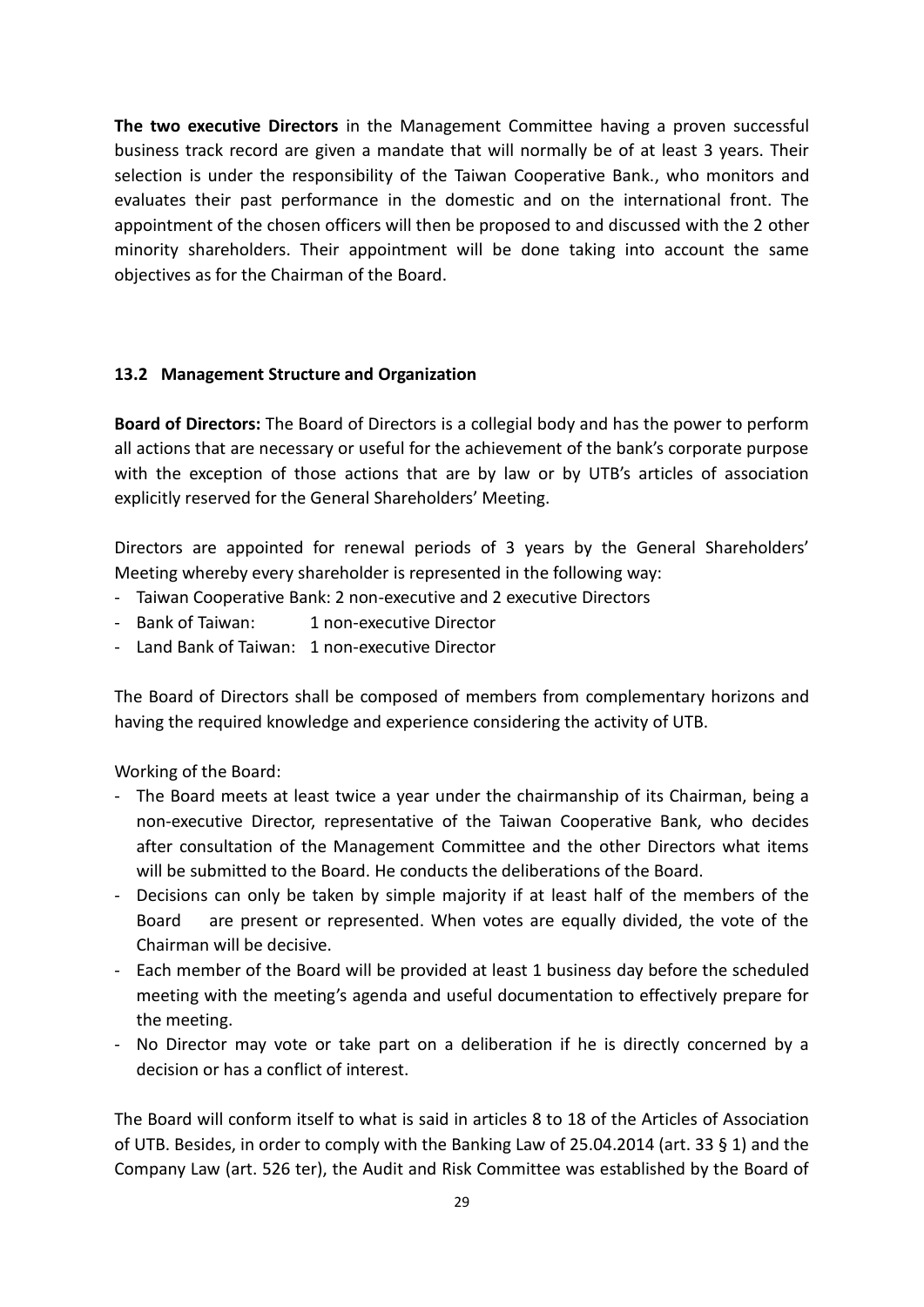Directors held on 11.11.2015. The Committee is dedicated to evaluate all the matters of audit and risk management.

The Belgium Banking Law of 25.04.2014 has been amended on 07.12.2016 and now stipulates that the majority of the Audit and Risk Committee members should be independent. Article 3 of our Audit and Risk Committee Charter has been amended accordingly.

The non-executive members of the Board will evaluate once a year the interaction with the executive members and the efficiency of the management structure inclusive the qualification of management.

In accordance with Communication NBB 2018 05 dated 08.02.2018, the Board of Directors is obliged to submit an annual report to the supervisory authority on the assessment of the proper functioning of the compliance function. In addition to determining and verifying the integrity policy, the Board of Directors has to ensure that the compliance risks are adequately recognized and controlled.

**Management Committee:** two Executive Directors (the Managing Director and the Deputy Managing Director) acting together form the Management Committee. They are appointed by the Board of Directors and dispose of all the powers mentioned in Art. 522 of the Companies Code, except the general policy of the bank and the other matters specifically reserved by that code to the Board of Directors and to the General Shareholders' Meeting.

The Management Committee meets as much as necessary to permit an effective and efficient management of the bank.

The responsibilities of the Management Committee are defined as follows:

- Management of activities/establishment of the management structure.
- Monitoring of line management, of observation of responsibilities and of reporting.
- Make proposals/advise Board to define policy/strategy and provide sufficient data to allow Board to take documented decisions.
- Organize, implement and evaluate all the internal control mechanisms and procedures.
- Organize a system of internal control providing sufficient certainty on reliability of internal reporting and financial reporting, so that accounts correspond/comply to the actual accountancy regulations.
- Report the financial situation to the Board in all necessary aspects with a balanced and comprehensive assessment of the banks' financial situation.
- Report to the NBB and the FSMA/ external auditor on financials, organization, internal control, management structure, independent control functions etc.

The Managing Director is in charge of all the operations functions.